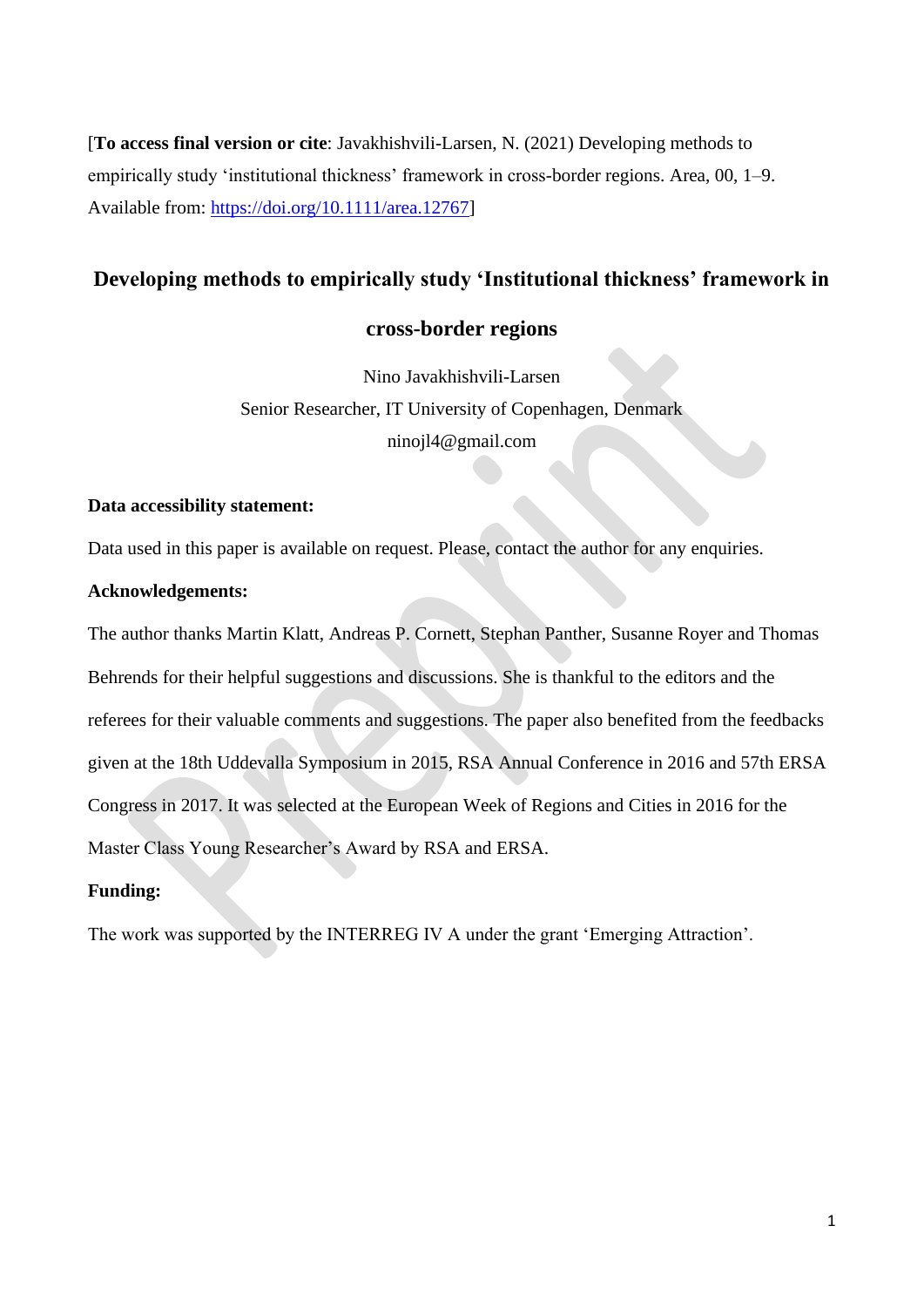#### **Abstract**

Institutional cross-border interactions support the EU goals for regional development by creating joint local initiatives and cross-border institutional cooperation networks. This paper aims to develop a new methodological strategy for studying the processes of cross-border territorial integration within the EU. By building on the Cross-Border Institutional Thickness (CBIT) conceptual framework, the paper analyses the policy targets in the cross-border regional context. The CBIT measures how its components support the required development or policy goals in different regions. Therefore, this paper provides a theoretical and methodological approaches to the CBIT model and contributes to future studies in this field.

## **1 INTRODUCTION**

Since the 1990s, European Union (EU) Cohesion Policy has been actively supporting territorial integration by enhancing cross-border regional interactions and cooperation across different layers of society and governance. European cross-border institutional interactions are the interorganisational networks that embody physical and formal participation as well as informal connections. Local cross-border networks are structured around clear common agendas and goals and run by the lead organisations that manage the finances and activities of the interaction. Lead partners and some other institutions in the network are central and influential drivers of cross-border institutional cooperation. Lead partners aim for sustainability and functional interdependence of the involving actors in cross-border initiatives (Perkmann, 1999, 2002, 2007, 2014).

The field is rich with academic debates on the pros and cons of cross-border regional cooperation and governance (Camagni et al., 2019; Capello et al., 2018; Castanho et al., 2018; Church and Reid, 1999; Daumal and Zignago, 2010; Hall, 2008; McCallum, 1995; Noferini et al., 2020). However, the empirical studies on the actual and formal interactions that connect distinct local and regional, public or non-public actors around the local initiatives are somehow scarce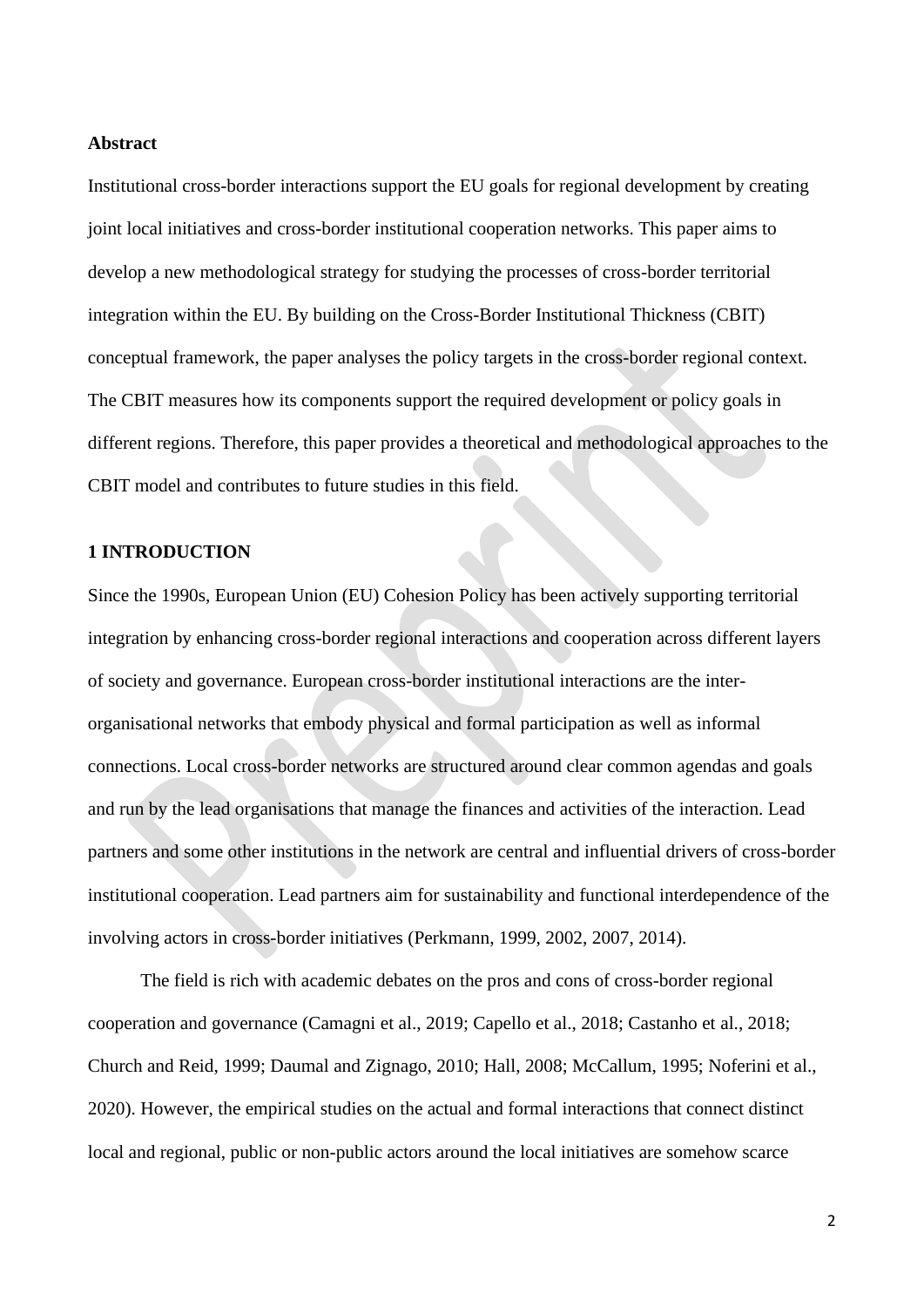(Cappellano and Makkonen, 2020; Javakhishvili-Larsen et al., 2018; Komárek and Chromý, 2020). Therefore, studying precisely such interactions will shed light on how well the EU Cohesion Policy conveys and adopts locally in European regions. Moreover, fundamental empirical studies will add to the further discussions of cross-border cooperation at the more complex level.

This paper aims to develop a new methodological approach for studying the processes of cross-border territorial integration within the EU. In Javakhishvili-Larsen et al. (2018), the attempt is to re-open the discussion of the *institutional thickness* framework and meet some challenges of its weaknesses regarding its empirical applications and lack of place boundedness in multi-tier governance in regions. They offer initial conceptual ideas to empirically apply quantitative and qualitative methods to study institutional thickness components in a case-study. They elaborate on the empirical model of *Cross-Border Institutional Thickness* (hereafter, CBIT), which they apply to experiment on the cross-border interactions in the Rhine-Waal Region (Dutch-German). According to them, Euroregion's one of the main priority areas was to support cross-border cooperation for human capital creation ("HC-Coop") in the Rhine-Waal region, however, the CBIT model observed the *institutional thinness* of the "HC-Coop" sub-networks instead (Javakhishvili-Larsen et al., 2018 pp.317-320). Such results raised the interest in the possibilities of replicating the CBIT model for studying the other types of cross-border interactions and policy goals. They develop the CBIT model from the institutional thickness perspective, yet their paper falls short in explaining a theoretical rationale of the model. This paper builds on the CBIT model proposed by Javakhishvili-Larsen et al. (2018) and supplements further by developing and strengthening a conceptual understanding of CBIT from the institutional thickness approach and the framework of the interorganisational networks. The paper adopts social network analyses (SNA) and graph theories for implementing empirical research concerning cross-border regions. Therefore, it grounds the CBIT model theoretically and makes it usable to replicate and reapply in different sets of cross-border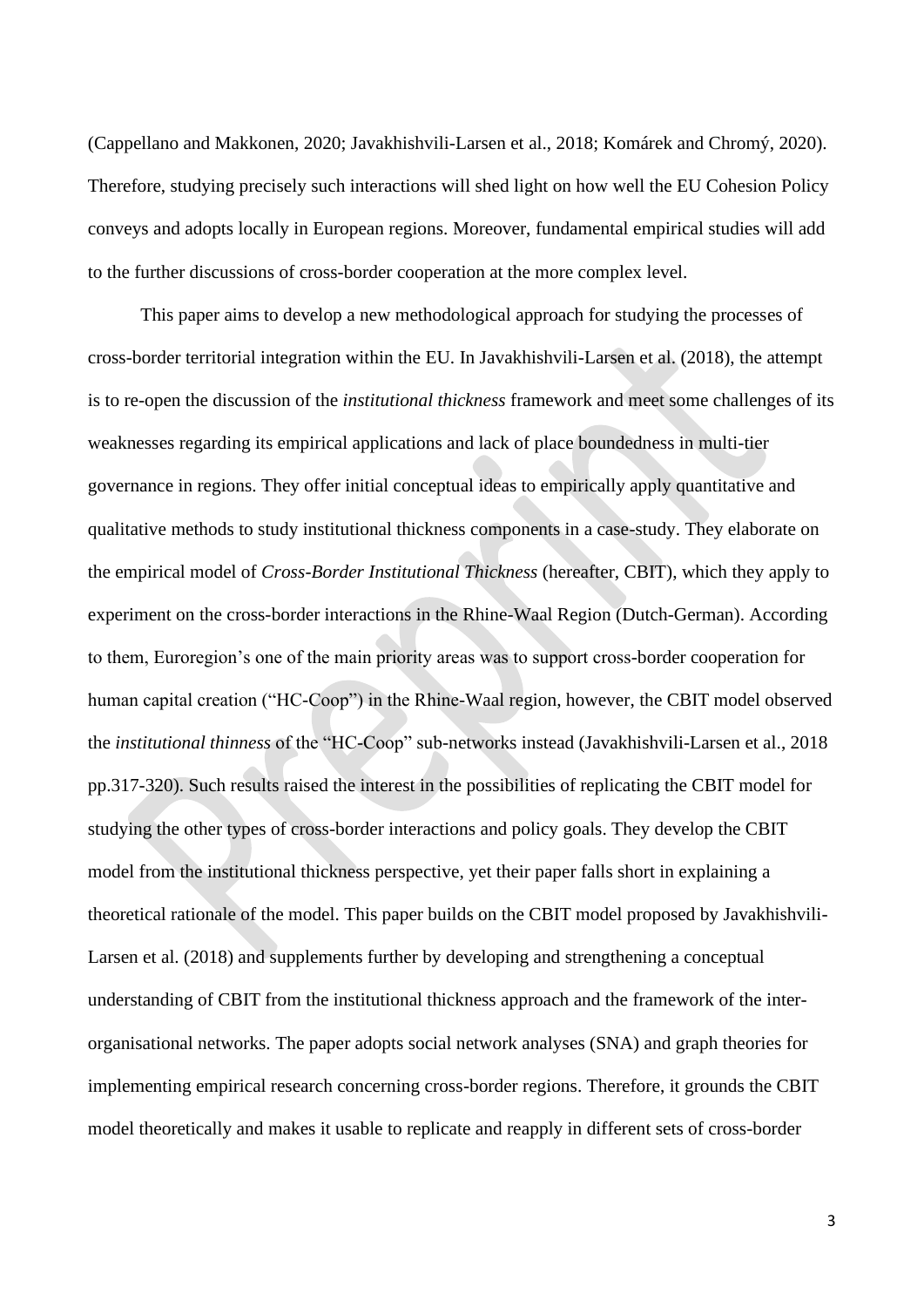interactions (EU or non-EU; with top-down or bottom-up initiatives). It provides suggestions to measure existing interactions and explains methods to apply to the comparative studies of different cross-border regions regardless of their size, history, or development level.

The main goal of CBIT is not to create one single "thickness" indicator but to measure how each of its components is observed in a concrete cross-border region and understand how to strengthen them to meet the required development or policy goals in a case-study. Therefore, this paper provides a theoretical conceptualization of the CBIT model's methodological approach and attempts to contribute to the future research of cross-border interactions in two ways:

1. By theorizing, quantifying and normalizing the cross-border interactions, which will help to replicate and compare regions, their priorities, structure, and essence, regardless of their size, development level, historical differences, and governance structures.

2. By intending to sketch a direction for a future conceptualization of the large cross-border networks. By suggesting the set of SNA methods to explore and measure relevant characteristics of the interactions in the empirical study.

This paper consists of four main parts. The second part describes the theoretical background of the CBIT framework, while the third part provides a detailed discussion of the empirical model based on the inter-organisational network and social network analyses theories. The paper ends with conclusive remarks.

# **2 THE CROSS-BORDER INSTITUTIONAL THICKNESS (CBIT) FRAMEWORK**

In the 1990s, the institutional approaches proliferated in the field of economic geography. Amin and Thrift (1994, 1995) adopted the *institutional thickness* framework, which defines the local conditions (non-economic factors) that are favourable for local and regional economic growth and create the necessary environment for regions to react fast to the changes and challenges of globalisation, internalisation and, even, Europeanisation. The *institutional thickness* framework has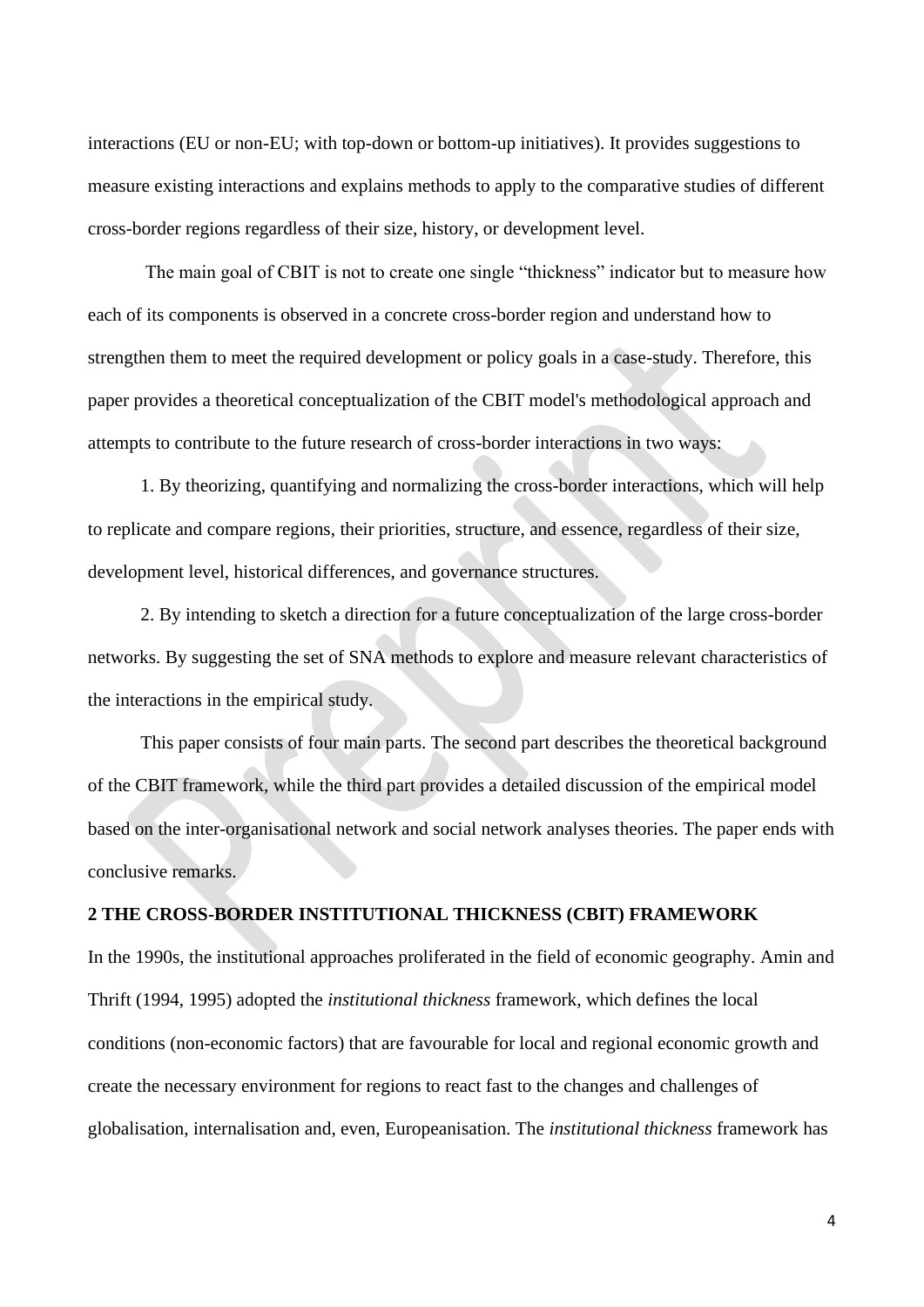been discussed and criticised over the last two decades; however, the critics have failed to provide improving suggestions and practical solutions (Coulson and Ferrario, 2007; Henry and Pinch, 2001; Amin and Thrift, 1995; MacLeod, 2001). The *institutional thickness* framework consists of four components: 1) a strong local institutional presence; 2) interaction between the institutions: formal and informal exchange; 3) a common agenda or strategy towards achieving the development goal and 4) distribution of power, coordination, and management. (Amin and Thrift, 1995; Coulson and Ferrario, 2007, p.593; Henry and Pinch, 2001; Javakhishvili-Larsen, 2016; Javakhishvili-Larsen et al., 2018, p.297; MacLeod, 2001).

As Amin and Thrift (1994, 1995) and later McLeod (2001) argue, institutional *thickness* exists in a region if all these four components are observed and are related to a given strategy or policy goal. There were a few attempts to fit the framework to other types of problems that appeared in regions over time (i.e., not only for the challenges in economic development but also in socio-economic and political conditions).

Zukauskaite et al. (2017) conceptually revisit the discussion on the *institutional thickness* and propose strategies to redefine the four components of the *thickness*. They challenge some of the limitations illustrated in the previous works. In their definition, there is a distinction between organisations and institutions where the organisations are formal entities, and institutions are norms, culture, etc. They also introduce the multi-scalar approach (i.e., defining the levels of governance). They provide a dynamic perspective that looks at the evolution of the *thickness* and, finally, provide guidance to assess whether there are *thickness* or *thinness* of institutions in the region (ibid.).

While previous research mainly focuses on the conceptual understanding of the *institutional thickness*, Javakhishvili-Larsen et al. (2018) propose an empirical strategy by developing the CBIT model. This paper builds on Javakhishvili-Larsen et al. (2018), takes one step further and elaborates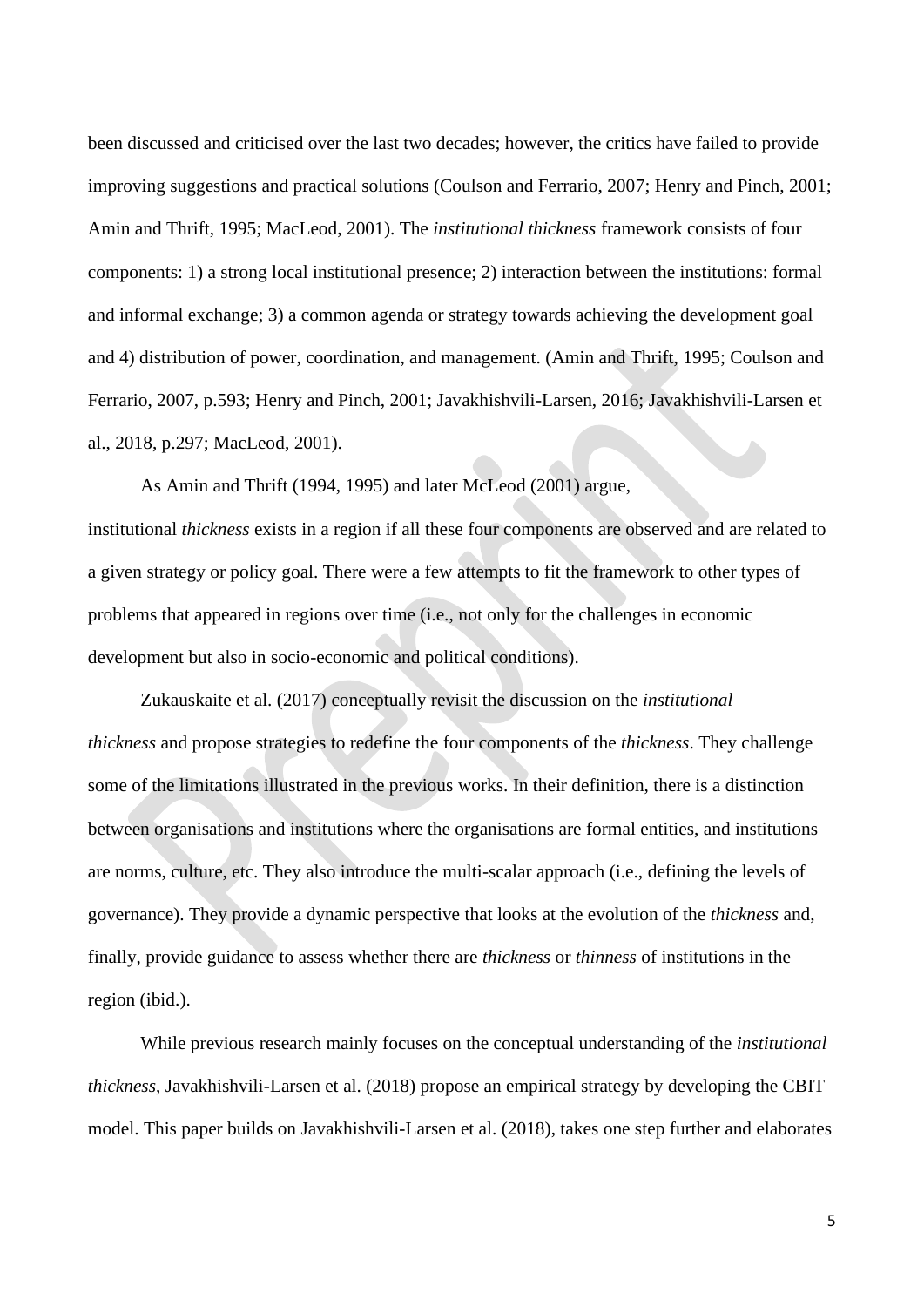a theoretical rationale for adopting the CBIT model in the context of cross-border institutional interactions and policy goals. By refining the methodology, this paper provides suggestions of measures that rely on the inter-organisational and social network theories. Methodological improvement of CBIT allows the framework to be transferable, not as the policy guidelines, but as a research approach to explore, monitor, and develop strategies for cross-border cooperation. Even though the methods applied to case-study focus on the EU top-down initiatives for cross-border interactions, the inter-organisational and social network analyses methods allow expanding research to study non-EU and bottom-up cross-border interactions and initiations in future.

## **3 AN EMPIRICAL MODEL OF CBIT**

### **3.1 An inter-organizational network approach**

Cross-border institutional interactions are characterised by inter-organisational networks created formally around joint initiatives and projects targeting common goals. Even in the interorganisational network structure, some organisations lead the collaboration. A lead organisation manages the interactions of two (bilateral) or more (multilateral) institutions. Some organisations are active and involved simultaneously in multiple networks (i.e., projects, initiatives). Some others are passive and participate in a single network which often disappears right after the joint project is finished. Both active and passive inter-organisational interactions create the CBIT. In the EU cases, the Euroregion and INTERREG Joint Secretariats are the facilitators of the CBIT. While assuming CBIT to be the structural network of institutional interactions, the inter-organisational networks theory can better explain the following empirical strategy.

Popp et al. (2014) define inter-organisational networks as three or more organisations or institutions working under a common purpose. Many scholars argue that inter-organisational cooperation is crucial to summon resources and solve complex societal problems (see references in the literature review by Popp et al., 2014). Popp et al. (2014) describe how the institutions involved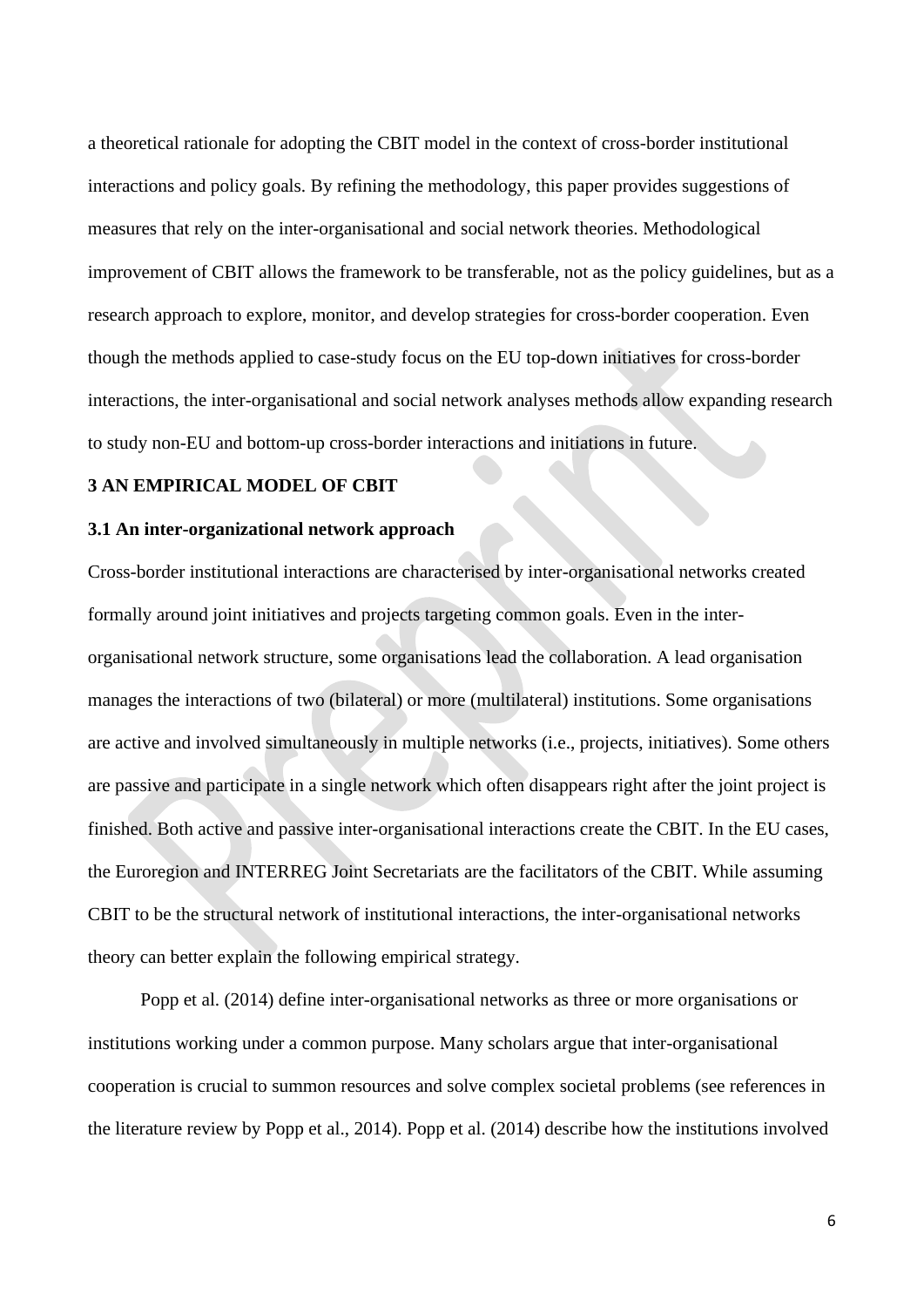in inter-organisational networks can expand their capacities, increase their resources, and have access to knowledge know-how while at the same time benefiting from the shared responsibilities and accountability. In such inter-organisational networks, the actors are more likely to reach common agendas and goals in a more efficient and innovative form (ibid.).

European cross-border institutional networks rely heavily on the 50% of the EU financial support facilitated and managed by the INTERREG Joint Secretariat in most Euroregions. A large portion of EU funding bears a political influence on the institutions to focus attention on some initiatives more than others. The lead partner institutions in the cross-border projects, which manage a cross-border institutional network and co-finance the cooperation, attempt to achieve some degree of centrality in the networks that strengthen their strategic position and leverage for the resource flow from the INTERREG and other partners.

### **3.2 Strong institutional presence and direct and indirect interactions in CBIT**

The *institutional thickness* approach considers that there exist several institutions that are willing to participate in the cooperation. However, it also highlights the importance of their direct and indirect interactions, mutual exchange of activities and common goals. The main functions of the crossborder institutional networks are information exchange and diffusion, knowledge generation and learning, problem-solving, innovation and collaborative governance (Popp et al., 2014). The institutions that play a central and influential role in the network can facilitate information exchange. In 1948, Bavelas introduced the idea of 'centrality' measure in human communication, as he anticipated the relationship between structural centrality and influence in groups (Bavelas, 1950). Freeman (1978/79) developed centrality measurement methods based on graph theory. Graph theory is a structure of *nodes* and a set of *edges* with which these *nodes* connect. In the light of cross-border institutional networks, the CBIT approach distinguishes the *nodes* as the institutions which participate in the cross-border interactions and the *edges* as the local joint projects and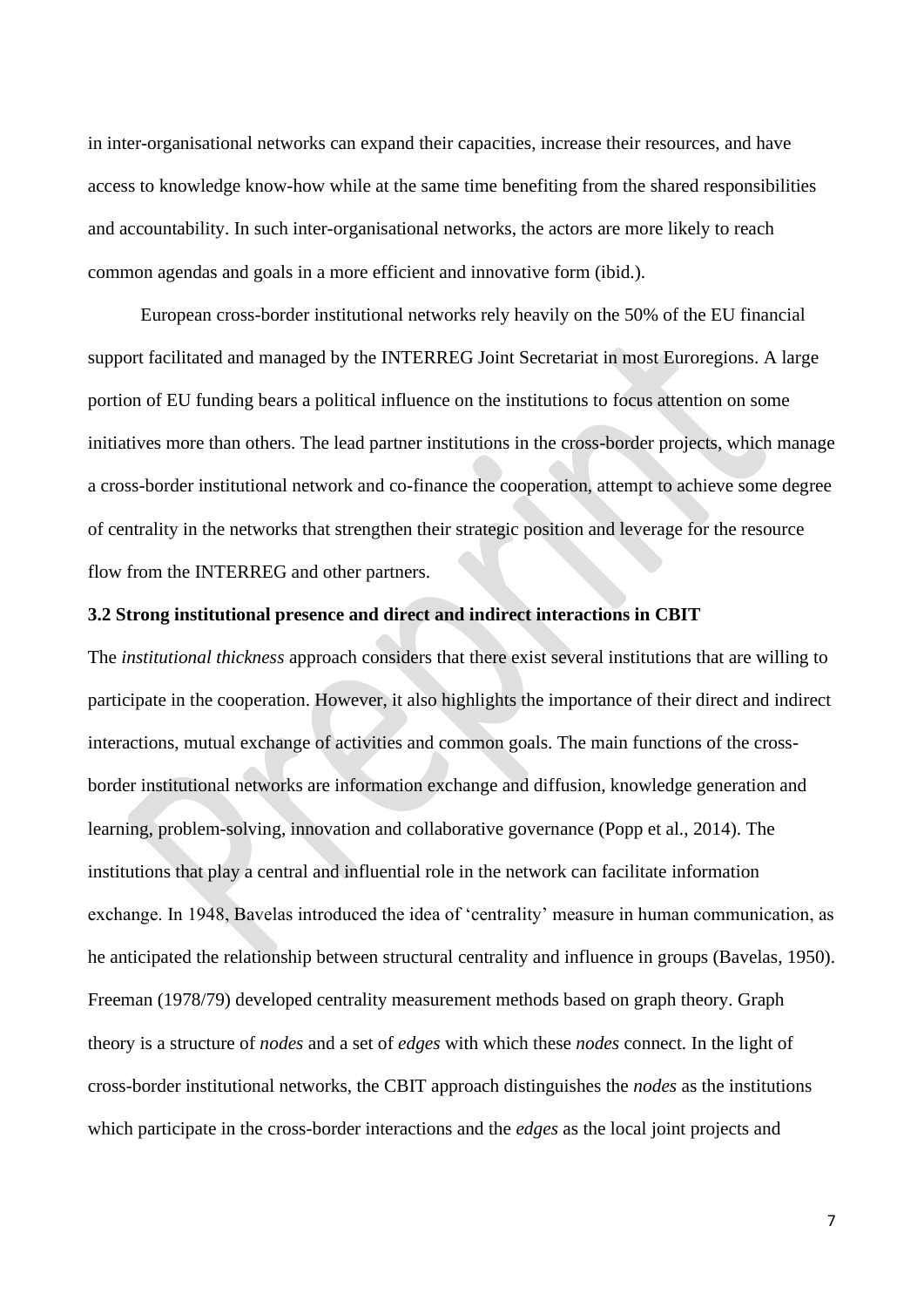initiatives. Freeman (1978/79) argues that a person or an institution with many *edges* (i.e., project connections) with other participants in the interaction holds the central position in the network. He elaborates that such a *node* in the network has a high 'degree centrality' measure, or it can be characterised as an institution with maximum direct interactions (ibid.). However, Freeman argues that having maximum direct interaction with others is not enough to be central and introduces the measure of 'betweenness centrality' (maximum indirect control between the *nodes*). For example, *node* B controls the diffusion and the flow of information in the network if the information moves from *node* A to *node* C through *node* B. In this case, *node* B has high betweenness centrality (ibid.). Borgatti (2005) explains that Freeman et al.'s (1991) betweenness centrality assumes proper paths that *nodes* have passed once (e.g., transit). Bonacich's (1987, 1991) measure 'eigenvector centrality', on the other hand, counts walks, and assumes multiple trajectories among the *nodes* simultaneously (e.g., information flow). Considering that the type of flow in the cross-border institutional network is similar to a flow of information exchange, then the maximum indirect interactions in the cross-border institutional cooperation should be measured by eigenvector centrality and not by the betweenness centrality.

Another way of spreading and controlling the communication flow is to measure how wellconnected the *nodes* are in the network. Freeman introduced 'closeness centrality', which signifies the shortest distances between the *nodes*. The shorter is the path to other *nodes,* the faster and more efficient will be the communication in the network. Therefore, closeness centrality does not show any influential direct or indirect positions of any given *node* but demonstrates how embedded and connected is the whole network. If many *nodes* in the network have maximum closeness centrality, then the network is embedded and the distances of communication and the flow of information are fast and efficient (Freeman, 1978/79).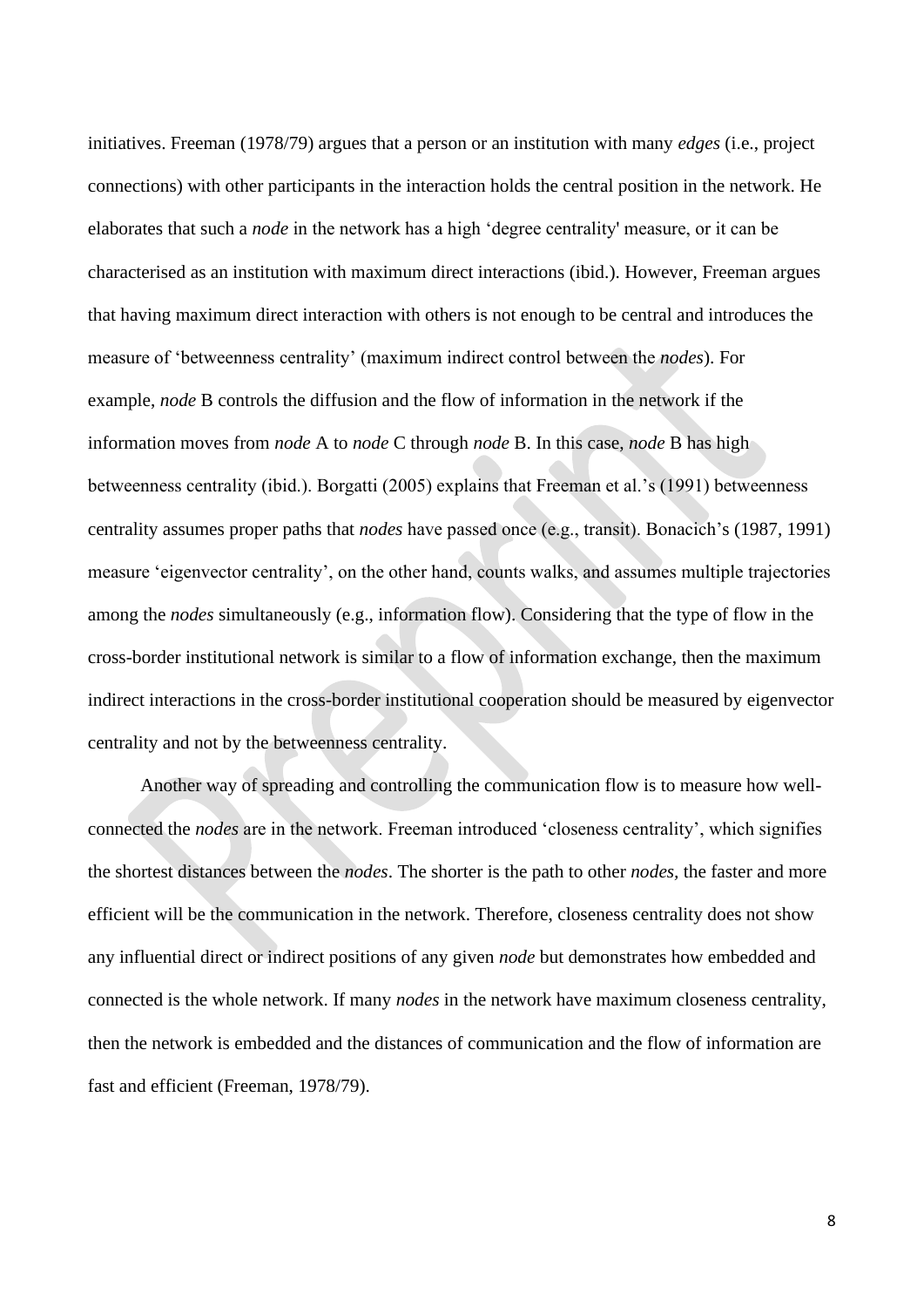Therefore, to summarise, the closeness centrality emphasises how embedded and efficient is the CBIT; degree centrality identifies the actors in the CBIT which have maximum direct connections and Bonacich's eigenvector centrality points at the institutions that have a maximum indirect influence.

## **3.3 Identification of a common goal component in CBIT**

The third component of *institutional thickness* is the common goal or the strategy that the institutions try to achieve. In the case of CBIT, different objectives are specified at the different levels of governance. The main goal at the supranational level is to create a mutual understanding, common culture and establish norms across the EU states. Financial support from the EU is also granted to those projects and local initiatives that enhance the cross-border relations and let the different local actors meet and have contact (i.e., Leresche and Saez's (2002) *barrier-contact dichotomy*). According to the EU Cohesion Policy (2014), the goals and objectives often convey economic and social cohesion across the borders, such as employment, education, innovation, social inclusion, and climate/energy. At the regional level, the general goals and objectives are converted through the EU financial support system, where the regions choose which issues to prioritise within the EU policy framework. At the cross-border level, the main supranational (or national goals, as these are elaborated based on the agreement of every EU state) objectives are translated into more locally relevant initiatives and programmes facilitated by the Euroregions and organised by the local actors. As Perkmann states, such local initiatives and cooperation networks are either created to contribute to the cross-border regional development or simply spend the EU support funds (Perkmann, 2014). In his study, Perkmann evaluates the local initiatives in the INTERREG II programme and argues that 75% of the cross-border interactions continued after the completion of EU funded projects (ibid.). Earlier studies point out that in some cases, the initiatives born at the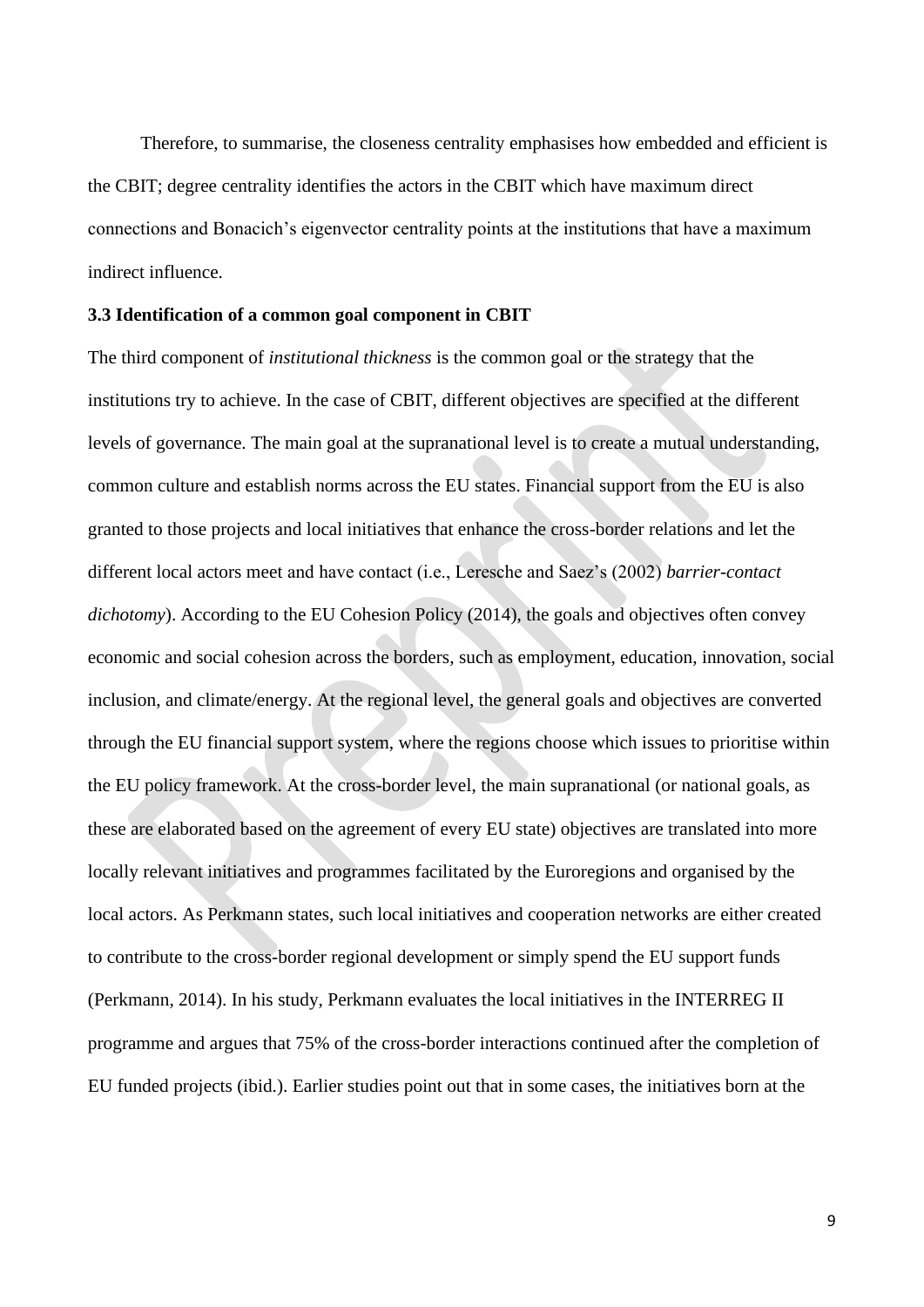local cross-border level, even within the framework of EU Cohesion Policy goals, can have locally targeted long-term outcomes (Medeiros, 2014; Perkmann, 2014).

Cross-border projects and initiatives are reflections of the joint local interests of the crossborder regions. The embeddedness of the cross-border networks and the centrality of the institutions participating in the network makes it empirically possible to evaluate locally prioritised common goals and strategies with the CBIT approach.

## **3.4 The lead partner's role in the network**

The last component of *institutional thickness* identifies the distribution of power, coordination, and management in cross-border institutional networks. Considering that the influence and coordination in CBIT lie in the hands of Euroregions and the INTERREG secretariat, their role in the CBIT is still to act as a bridge between the local actors and supranational and national decision-making authorities (Blatter, 2003). Therefore, these organisations play a more network facilitators' role rather than network participants. As Provan and Kenis (2008) argue, a network administrator organisation is a type of network where one or more institutions set out the priorities, goals, and resources for the whole network without engaging themselves in the activities (i.e., Euroregions and the INTERREG create the network administrator in the CBIT).

The lead organisation network is another governance type within the CBIT. The CBIT only exists to enhance the active participation of the public and non-public local and regional actors willing to summon their financial resources and engage in cross-border action. According to Provan and Kenis (2008), a lead organisation network is a governance type, where one lead partner organisation takes responsibility for managing finances and facilitating network activities. The CBIT, therefore, consists of many lead organisation networks (sub-networks) that gather under the network administration and its common platform of EU Cohesion Policy, facilitated by Euroregions and the INTERREG Secretariat (Figure 1).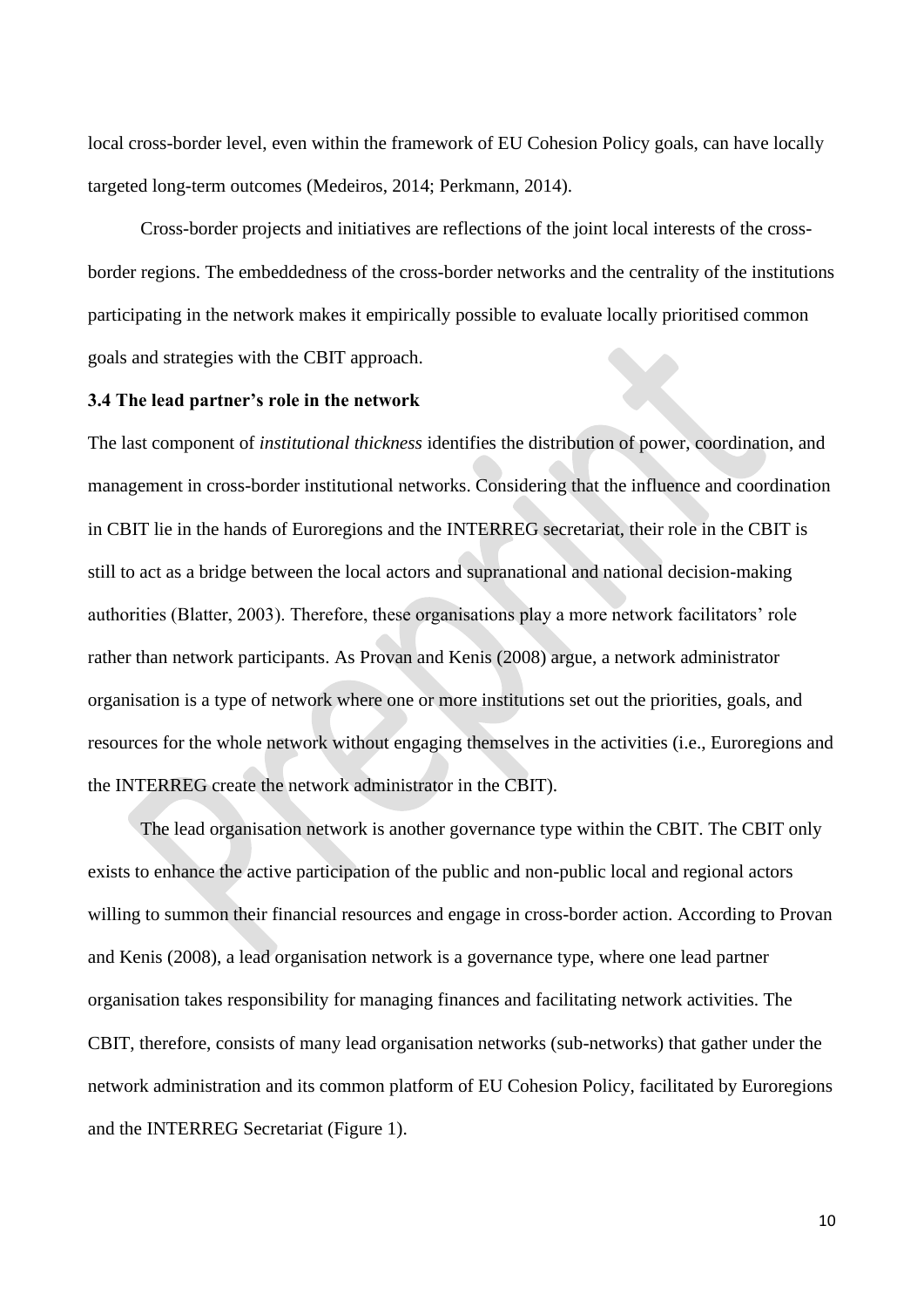

Figure 1. A structure of Cross-Border Institutional Thickness (CBIT)



In the CBIT, the lead partners of cross-border projects have responsibility for administering, managing and facilitating the resources, and therefore, they form the lead organisation networks. Keast et al. (2004) argue that the leadership in the networks is less hierarchal than in the traditional understanding of leadership in an intra-organisational setting. In the networks, the leadership depends as much on informal power and interpersonal relationships as on formal power and rules. Silvia and McGuire (2010) observe that the leaders of the lead organisation networks are more open to sharing information and "treating all networks equal". They are more willing to create trustful relationships with the participants and ensure the "good standing" of the network (ibid.: 270-271). As shown in Figure 1, the institutions that create networks around initiatives or concrete projects choose the lead partner institutions that are often characterised by size, available resources, and formal and informal influence. In the multilateral lead organisation networks, where more than two organisations join, the lead partner has a clear advantage (shown as the larger *nodes* (big oval circles) on the figure). However, in the bilateral lead organisation networks, where only two partner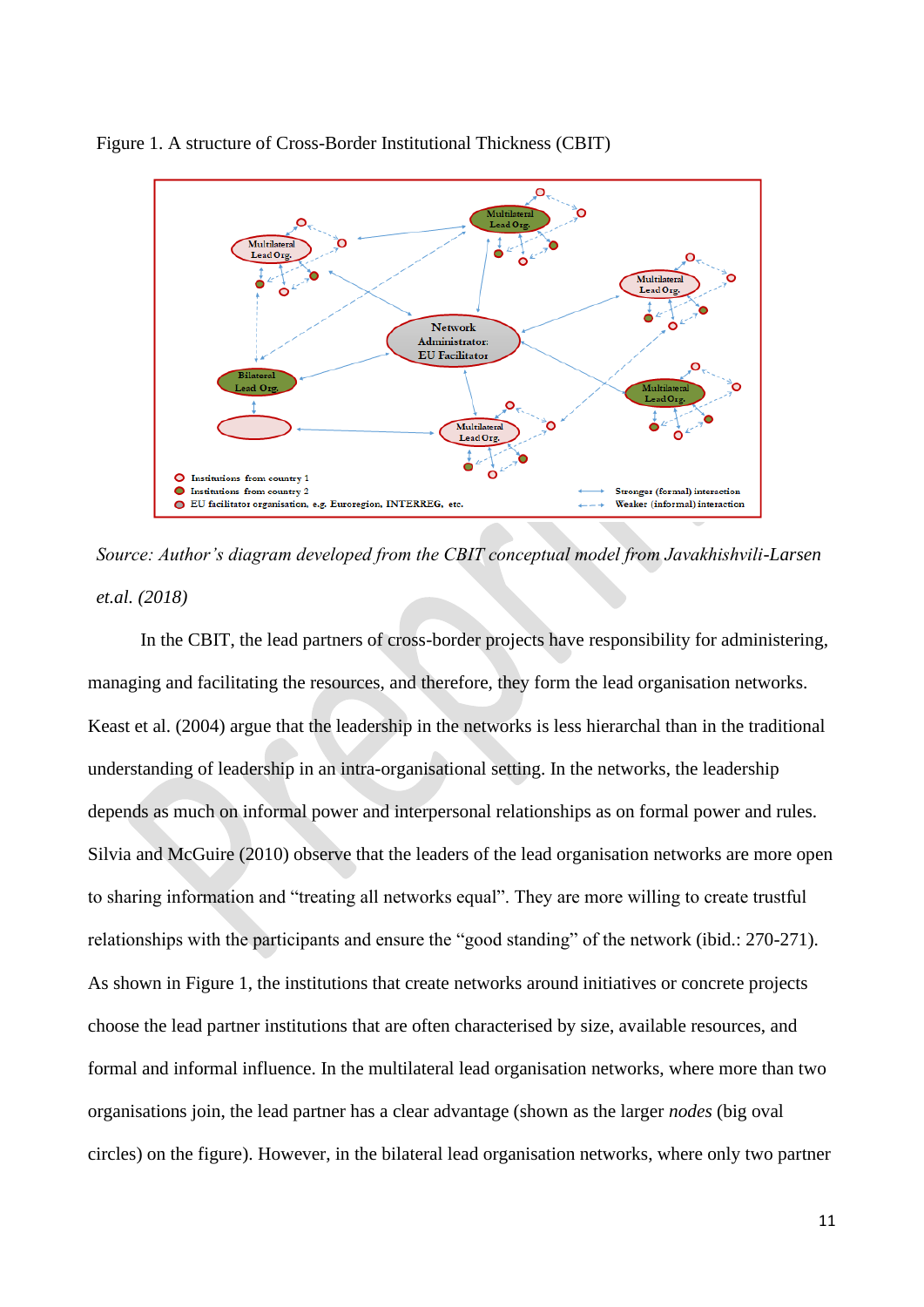organisations join the project, both organisations have the strongest possible cross-border interaction. Therefore, one can detect another's power and influence depending on their engagement in the whole cooperation network (i.e., CBIT). The figure shows that in a bilateral lead organisation network, both nodes are similar in size, however, one has more formal and informal edges (i.e., the stronger and weaker interactions), and therefore, exhibits more influence in the CBIT than another. Thus, the question is, how to identify and measure the influence of those institutions in the whole network? Even in the bilateral sub-networks?

If one can consider Keast et al.'s (2004) and Silvia and McGuire's (2010) arguments, the lead partner organisations should play not only the managerial role in their sub-networks but also influence the whole CBIT. The lead partners might hold power and influence in the information and knowledge flow, therefore, the proper empirical strategy to measure it is by identifying their position both within their sub-network and in the whole CBIT. The power (or the influence) in the network is measured by the 'β-centrality'. Bonacich (1987) proposed a centrality measure based on the values of the β parameter, where the β measures the status of an individual actor among the statuses of other actors it is connected to. If β>0 for one actor in the network, then it shows that the information available to that actor is equally accessible to all other actors it is connected to. Bonacich (1987) argues that, in bargaining situations, the power is higher for those individual actors who are not as well connected. Naturally, if the powerful actor is connected to other powerful actors, then the bargaining power of that actor decreases, and that will mean that  $\beta$ <0. In technical terms, as β increases, the centrality of other connected actors is taken more into account<sup>1</sup>. This measure will allow identifying which institutions have enough influence to receive and diffuse the information not only in their sub-networks but in the whole administrator network (i.e., in CBIT) both directly and indirectly while maintaining the network's sustainability.

<sup>&</sup>lt;sup>1</sup> If β > 0 then ci( $\alpha$ , β), where i is a degree of unit and "becomes a function of the indirect as well as the direct ties connecting it to the system" (Bonacich, 1987:1171)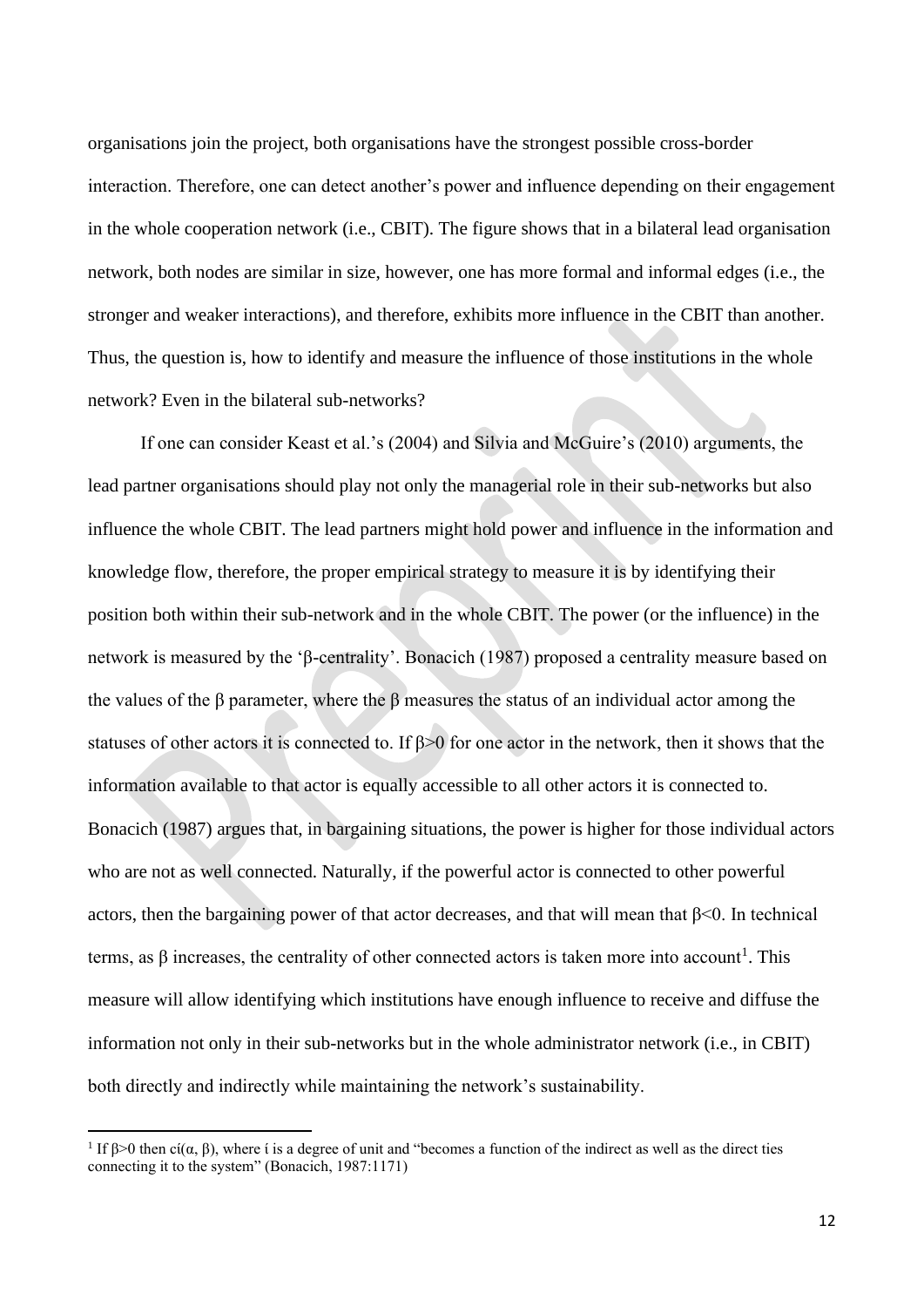## **3.5 Summarized CBIT empirical model**

Based on the discussion above, it is possible to suggest an empirical model for studying CBIT in

any cross-border region (Table 1).

| Table 1. CBIT Empirical Model |
|-------------------------------|
|-------------------------------|

| <b>CBIT</b> components                                                                                    | <b>SNA Empirical method</b>                                                                                                    | <b>Expected analyses</b>                                                                                                                                                          |
|-----------------------------------------------------------------------------------------------------------|--------------------------------------------------------------------------------------------------------------------------------|-----------------------------------------------------------------------------------------------------------------------------------------------------------------------------------|
| 1. A strong local institutional presence                                                                  | • Network cohesion<br>• Core-periphery<br>structure<br>Closeness centrality                                                    | -The structure of the whole network.<br>-Its cohesiveness, embeddedness and<br>efficiency.                                                                                        |
| 2. Interaction between the institutions $-$<br>direct and indirect                                        | Degree centrality<br>Eigenvector centrality<br>$\bullet$                                                                       | -The maximum direct interactions of any<br>institution (immediate influence).<br>-The maximum indirect interactions of any<br>institution (long-term influence).                  |
| 3. A common agenda or strategy towards<br>achieving the development goal                                  | Identification of the<br>$\bullet$<br>common goal of<br>interest (e.g.,<br>innovation)<br>Degree and<br>Eigenvector centrality | -The institutions with maximum direct and<br>indirect interactions in the network and<br>participate in the projects that meet the<br>common goal of interest (e.g., innovation). |
| 4. Structures of domination, patterns of<br>coalition and coordination regarding the<br>financial matters | Identification of the<br>$\bullet$<br>lead partners in the<br>networks<br>β-centrality                                         | -The lead partner organisations<br>role/power/and centrality in the CBIT.                                                                                                         |

*Source: Author's elaboration*

According to Table 1, the empirical model is in four main steps (following the institutional thickness framework, discussed in the previous sections). The analyses obtained from the CBIT model have an exploratory nature that observes how the institutions interact and facilitate resources to support any specific goal or policy target. In the first step, one can determine the objectives or policy target area for the research interest; identify possible actors (institutions) and collect their data to study the first CBIT component. Mapping the inter-organisational network makes it possible to observe how representative is the network, whether there is a local presence of diverse actors; whether the overall network is cohesive and embedded; and whether it has an efficient flow of information and action. In the second step, one can identify the actors with a direct and indirect influence on others. The application of the SNA methods that measure centrality, summarised in the table, helps to detect the key institutions in the study. In the next step, for studying the third CBIT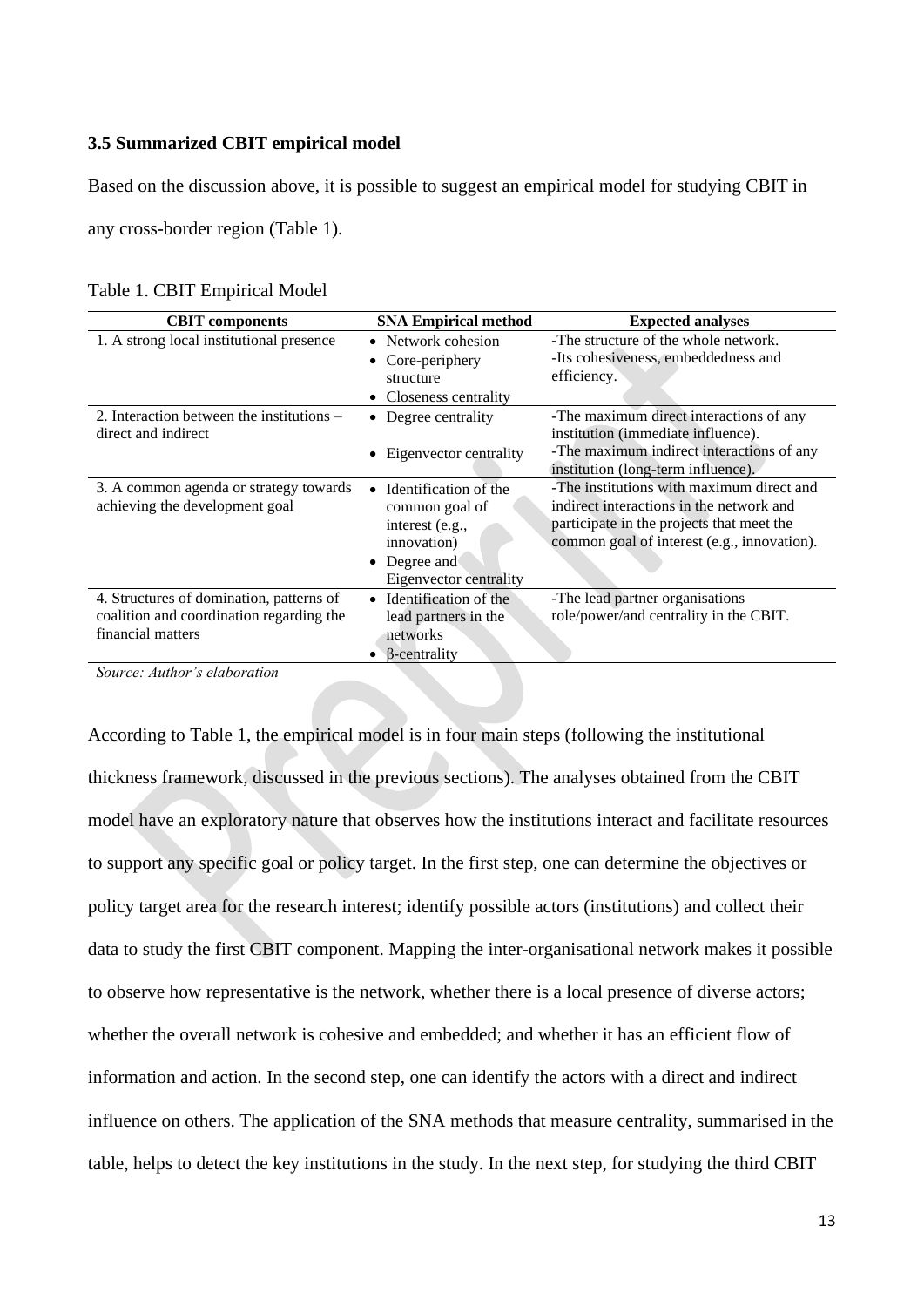component, it is possible to analyse whether these key actors (which showed high degrees of direct and indirect interactions and influence on the overall network) share the same goal or policy target area highlighted in a research project. In the last step, one can identify the lead partners by applying the β-centrality measures and shed light on the institutions with the strongest bargaining power in the network. This helps to examine whether these institutions also have the same goals or policy targets in question. If that is so, then one can argue that there is a strong probability for the goal or policy target to have long-term priority in the cross-border region and, i.e., has the "thickness" of the cross-border institutional support. (For more detailed clarification on how to operationalize the empirical model, with the suggestion of variables and data, see Appendix)

### **4 CONCLUSIVE REMARKS**

The questions, like, whether the cross-border regions can succeed in achieving sustainable interaction and cooperation? Or whether the EU cohesion policy is successful in territorial development and integration of the border regions? Alternatively, how emerged the cross-border regions are in the processes of Europeanisation and regionalism? The answers have always been different to different regions. Some regions are more emerged, some - more integrated and some with more sustainable cross-border interactions in play. This paper aimed to develop the theoretical framework to the methodology that would allow studying these questions empirically in crossborder regions. There are two principal traits to the CBIT empirical model. Firstly, in the case of gathering similar data, it is possible to replicate the model in different regions. Secondly, in the case of comparability, the SNA measurements in the model can be normalised, allowing the model to be tested on the CBITs of all sizes (big and small). This technique enables comparing different CBITs within the EU. During its development, the model has been experimented on in the Dutch-German region (Javakhishvili-Larsen et al., 2018) and replicated to the Danish-German region and proved to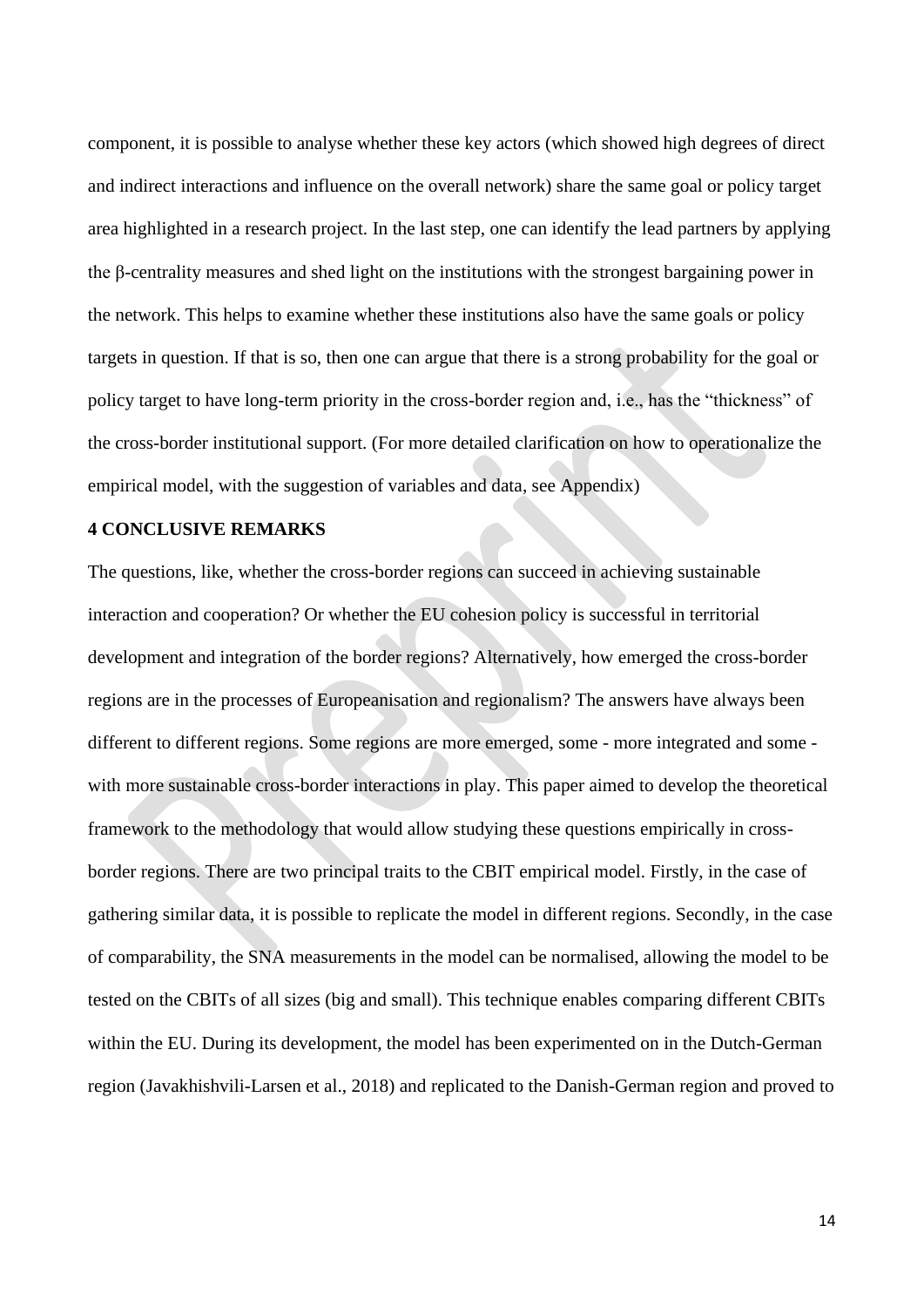be valid (results not published yet). The results from the replicated CBIT models could be drawn in comparative analysis.

However, the model has its limitations. Firstly, it was tested on the cross-border interactions that were co-financed by INTERREG. The INTERREG project data were collected in the case regions and applied to the CBIT empirical model. The INTERREG projects were chosen to simplify the data collection process and focus mainly on the conceptual development of the model. The model was not tested on other types of interactions, therefore, the replicability and comparability of the model on other types of CBITs are yet not proven but have the potential for future research. The practical implication of the model, with its background theoretical framework of interorganisational and social networks, can make the model replicable to any cross-border region, EU or non-EU. It can be applied to study any goals or policies (whether it is a top-down or bottom-up) for solving the local cross-border regional issue of interest or even exploring different aspects of socio-economic development conditions.

Another limitation is that the model was tested in the cross-border regions with similar socio-economic, cultural and historical structures and a similar level of cross-border integration (i.e., symmetric cases). The model has not been tested in the cross-border regions with asymmetric cases (for example, border regions from Western vs Eastern EU countries, border regions of EU *vs* non-EU countries).

Considering the limitations, the model needs further replication, particularly in the different cross-border regional settings. The author intends to continue her research in the field and improve the empirical approaches of CBIT to investigate the complex processes of cross-border regional dynamics.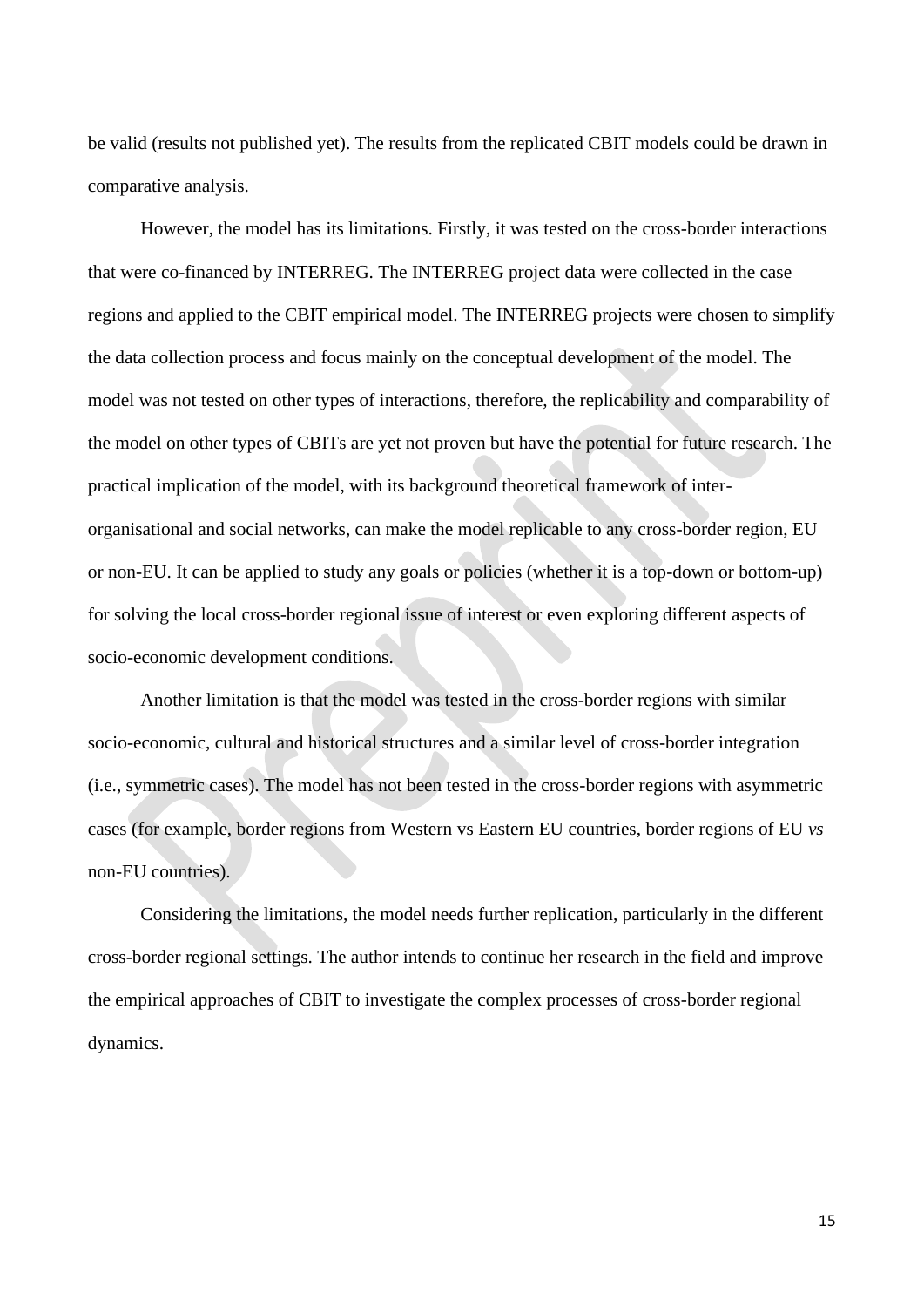### **5 REFERENCES**

Amin, A. and Thrift, N.J. (1994). "Living in the global". In A. Amin, T., & J. N (Eds.), *Globalisation, Institutions And Regional Development In Europe.* Oxford University Press. pp. 1-22. ISBN: 9780198289166.

Amin, A. and Thrift, N. (1995). "Globalisation, institutional `thickness' and the local economy", in Managing Cities: The New Urban Context, (Eds.) P. Healey, S. Cameron, S.

Davoudi, S. Graham, A. Madani-Pour (John Wiley, Chichester, Sussex) pp. 91-108. ISBN-10: 0471955337.

Bavelas, A. (1950). Communication patterns in task-oriented groups. *Journal of the Acoustical Society of America,* 22, 271-282. DOI.:10.1121/1.1906679.

Blatter, J. (2003). Beyond hierarchies and networks: Institutional logics and change in transboundary spaces. *Governance: An International Journal of Policy, Administration, and Institutions,* 16 (4), 503-526. DOI:10.1111/1468-0491.00226.

Bonacich, P. (1987). Power and Centrality: A Family of Measures. *American Journal of Sociology,* 92 (5), 1170-1182. DOI:10.1086/228631.

Bonacich, P. (1991). Simultaneous group and individual centralities. *Social Networks,* 13, 155–168. DOI:10.1016/0378-8733(91)90018-O.

Borgatti, S.P. (2005). Centrality and network flow. *Social Networks,* 27, 55-71. DOI:10.1016/j.socnet.2004.11.008.

Daumal, M., and Zignago, S. (2010). Measure and determinants of border effects of Brazilian states, *Papers in Regional Science*, 89 (4), 735–758. DOI:10.1111/j.1435- 5957.2009.00265.x.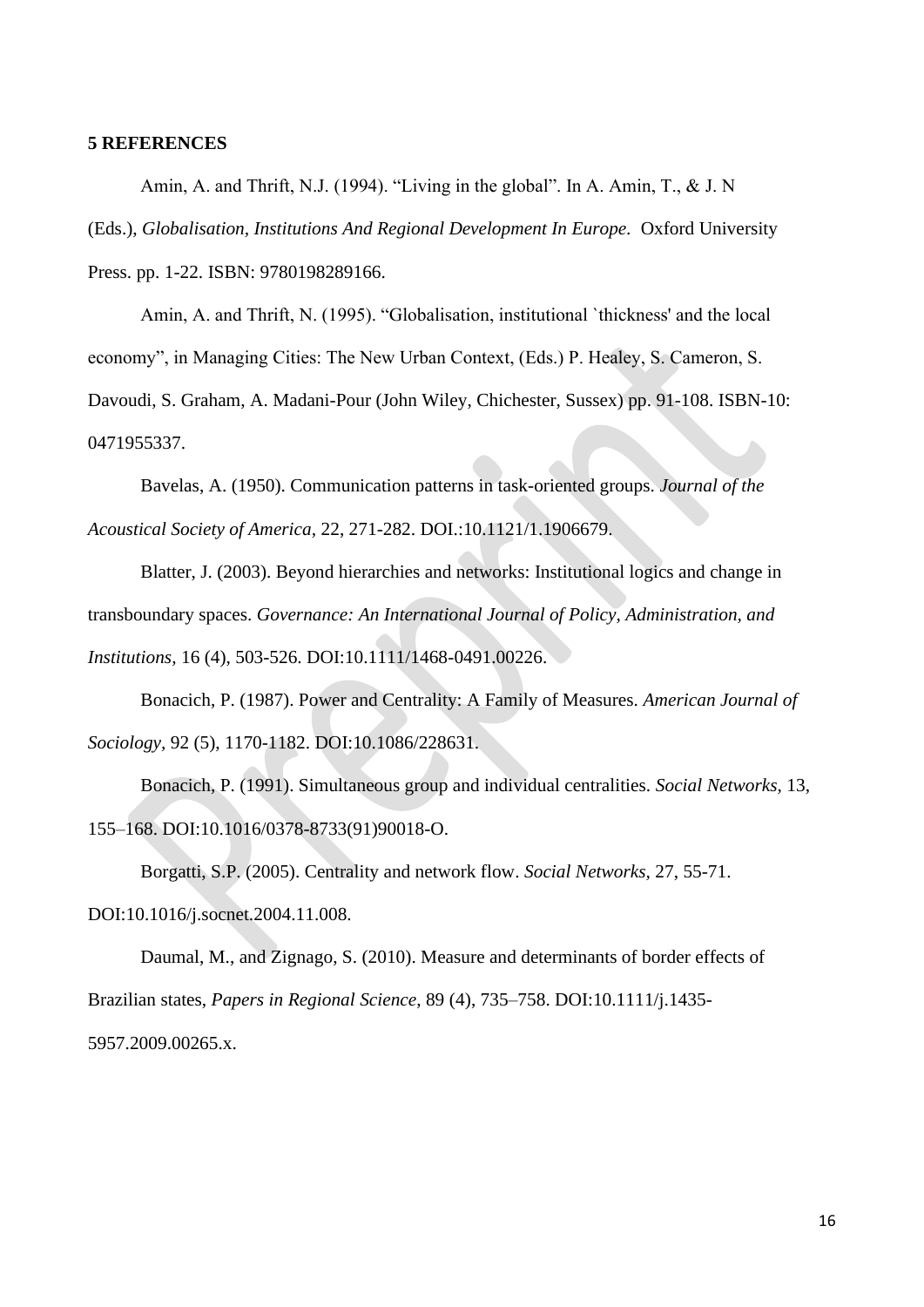Camagni R., Capello R., and Caragliu A. (2019). Measuring the impact of legal and administrative international barriers on regional growth. *Regional Science Policy and Practice*, 11 (2), 345–366. DOI:10.1111/rsp3.12195.

Capello R., Caragliu A. and Fratesi U. (2018). Measuring Cross-border Effects in EU Border Regions, *Regional Studies*, 52 (7), 986-996. DOI:10.1080/00343404.2017.1364843.

Cappellano, F., and Makkonen, T. (2020). The Proximity Puzzle in Cross-Border

Regions. *Planning Practice & Research*, 35 (3), 283-301. DOI: 10.1080/02697459.2020.1743921.

Castanho, R., Loures, L., Fernández, J., and Pozo, L. (2018). Identifying critical factors for success in Cross Border Cooperation (CBC) development projects, *Habitat International,* 72, 92- 99. DOI: 10.1016/j.habitatint.2016.10.004.

Church, A. and Reid, P. (1999). Cross-border co-operation, institutionalization and political space across the English Channel, *Regional Studies*, 33 (7), 643–655.

DOI:10.1080/00343409950078684.

Coulson, A. and Ferrario, C. (2007). Institutional thickness: Local Governance and Economic Development in Birmingham, England. *International Journal of Urban and Regional Research,* 31(3), 591-615. DOI:10.1111/j.1468-2427.2007.00739.x.

Freeman, L.C., Borgatti, S.P. and White, D.R. (1991). Centrality in valued graphs: a measure of betweenness based on network flow. *Social Networks,* 13, 141–154. DOI:10.1016/0378- 8733(91)90017-N.

Freeman, L.C. (1978/79). Centrality in Social Networks. Conceptual Clarification. *Social Network,* 1, 215-239. DOI:10.1016/0378-8733(78)90021-7.

Hall, P. (2008). Opportunities for democracy in cross-border regions? Lessons from the Øresund Region, *Regional Studies*, 42 (3), 423–435. DOI:10.1080/00343400701281592.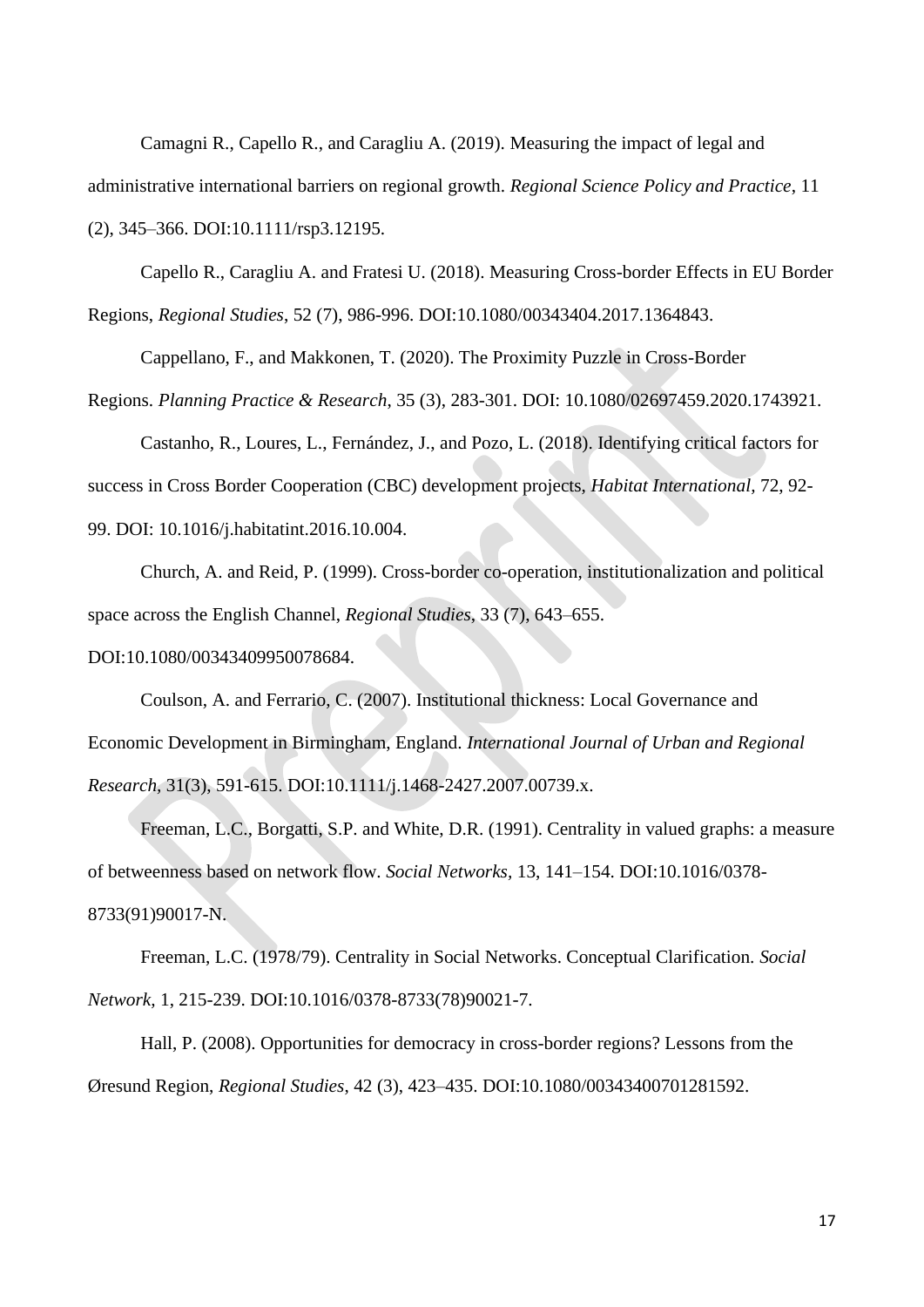Henry, N. and Pinch, S. (2001). Neo-Marshallian nodes, institutional thickness, and Britain's 'Motor Sport Valley': thick or thin? *Environment and Planning A.* 33 (7), 1169-1183. DOI:10.1068%2Fa32184.

Javakhishvili-Larsen, N. (2016). The role of human capital in regional assemblages. Human capital creation in the urban-rural and cross-border regions. The University of Southern Denmark. The Faculty of Business and Social Sciences. PhD Dissertation:180 pages.

Javakhishvili-Larsen, N., Cornett, A.P., and Klatt, M. (2018). "12. Identifying potential human capital creation within the Cross-Border Institutional Thickness model in the Rhine-Waal Region", in Karlsson, C; Cornett, A.P., and Wallin, T., I. (Eds) Globalization, International S*pillovers and Sectoral Changes: Implications for Regions and Industries*. Edward Elgar Publishing. pp. 291–328. DOI:10.4337/9781786432483.00020.

Keast, R., Mandell, M.P., Brown, K., and Woolcock, G. (2004). Network structures: Working differently and changing expectations. *Public Administration Review,* 64 (3), 363–371. DOI:10.1111/j.1540-6210.2004.00380.x.

Komárek, M., and Chromý, P. (2020). The institutional thickness of an inner periphery in the cross-border region between Central Bohemia and Eastern Bohemia. *Geografie*, 125 (4), 423–446. DOI:10.37040/geografie2020125040423.

Leresche, J.P. and Saez, G. (2002). "Political Frontier Regimes Towards Cross-Border Governance?" in M. Perkmann and N. S. Basingstoke (Eds.) *Globalization, regionalization, and cross-border regions*. Palgrave Macmillan. pp. 77-99. DOI:10.1057/9780230596092\_4.

MacLeod, G. (2001). Beyond soft institutionalism: accumulation, regulation and their geographical fixes. *Environment and Planning A,* 33 (7), 1145-1167. DOI:10.1068%2Fa32194.

McCallum, J. (1995). National borders matter: Canada-U.S. regional trade patterns, *American Economic Review*, 85 (3), 615–623. ISSN: 0002-8282, 1944-7981.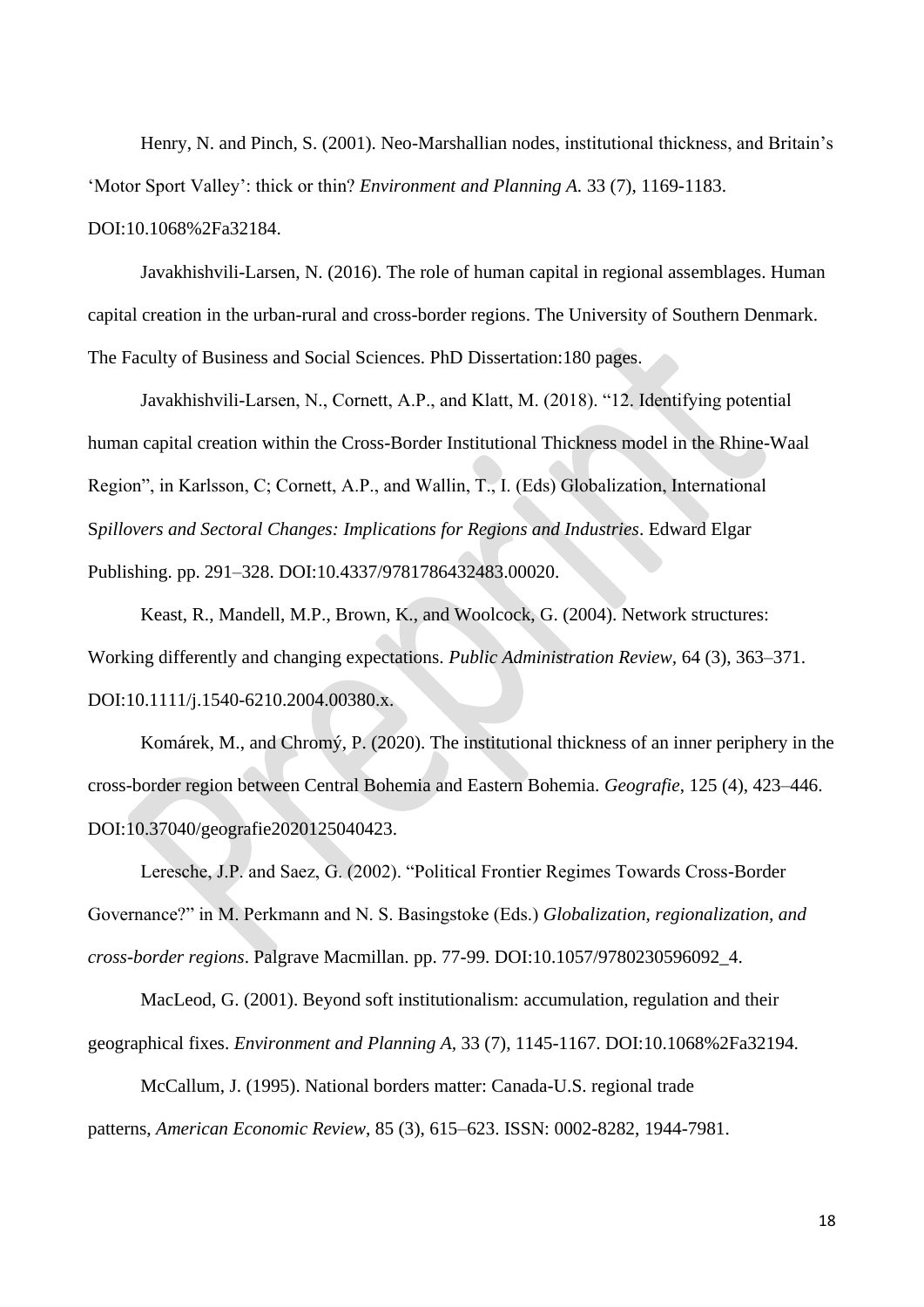Medeiros, E. (2014). "Cross-border cooperation in Raia Ibérica. The role of the Interreg in Building Territorial Networks", In L. Dominguez and I. Pires (Eds.) *Cross-Border Cooperation Structures in Europe. Learning from the Past, Looking to the Future.* Peter Lang. Brussels. pp.135- 154. DOI:10.3726/978-3-0352-6452-4.

Noferini, A., Berzi, M., Camonita, F. and Durà, A. (2020). Cross-border cooperation in the EU: Euroregions amid multilevel governance and reterritorialization. *European Planning Studies*, 28 (1), 35-56. DOI: 10.1080/09654313.2019.1623973.

Perkmann, M. (1999). Building Governance Institutions Across European Borders. *Regional Studies*, 33 (7), 657–667. DOI:10.1080/00343409950078693.

Perkmann, M. (2002). "Euroregions: Institutional Entrepreneurship in the European Union", in M. Perkmann and N. Sum, (Eds.) *Globalization, regionalization, and cross-border regions*. Basingstoke. Palgrave Macmillan. pp. 103-124. DOI:10.1057/9780230596092\_5.

Perkmann, M. (2007). Policy Entrepreneurship and Multilevel Governance: A Comparative Study of European Cross-Border Regions. *Environment and Planning C-Government and Policy,* 25 (6), 861–879. DOI:10.1068%2Fc60m.

Perkmann, M. (2014). "The Emergence and Governance of Euroregions. The Case of the EUREGIO on the Dutch-German Border", In L. Dominguez and I. Pires (Eds.) *Cross-Border Cooperation Structures in Europe. Learning from the Past, Looking to the Future.* Peter Lang. Brussels. DOI:10.3726/978-3-0352-6452-4.

Perkmann, M. and Sum, N. (Eds) (2002). *Globalization, regionalization, and cross-border regions*. Basingstoke. Palgrave Macmillan. pp. 3-21. DOI:10.1057/9780230596092\_1.

Popp, J.K., Milward, H.B., MacKean, G., Casebeer, A. and Lindstrom, R. (2014). *Interorganizational Networks: A Review of the Literature to Inform Practice*. Collaborating Across Boundaries Series. The IBM Center for The Business of Government.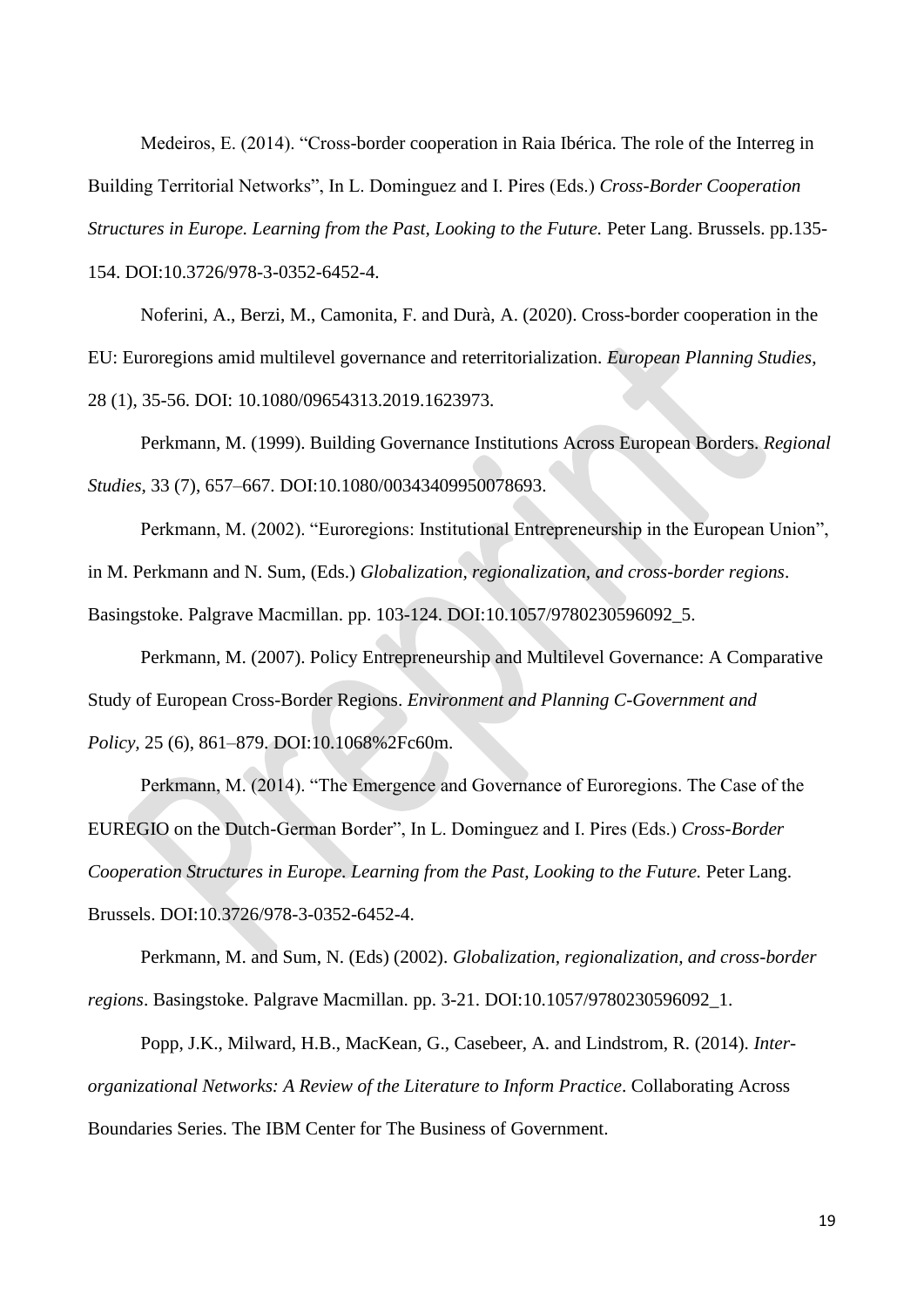Provan, K., and Kenis, P. (2008). Modes of network governance: Structure, management, and effectiveness. *Journal of Public Administration Research and Theory,* 18 (2), 229-252. DOI:10.1093/jopart/mum015.

Silvia, C., and McGuire, M. (2010). Leading public sector networks: An empirical examination of integrative leadership behaviors. *The Leadership Quarterly,* 21 (2), 264–277. DOI: 10.1016/j.leaqua.2010.01.006.

Zukauskaite, E., Plechero, M. and Trippl, M. (2017). Institutional Thickness Revisited, *Economic Geography,* 93 (4), 325-345. DOI:10.1080/00130095.2017.1331703.

# **Other documents and reports**

EU Cohesion Policy (2014). *An introduction to EU Cohesion Policy. 2014- 2020.* https://ec.europa.eu/regional\_policy/en/information/publications/brochures/2014/anintroduction-to-eu-cohesion-policy.

[**To cite this paper:** Javakhishvili-Larsen, N. (2021) Developing methods to empirically study 'institutional thickness' framework in cross-border regions. Area, 00, 1–9. Available from: [https://doi.org/10.1111/area.12767\]](https://doi.org/10.1111/area.12767)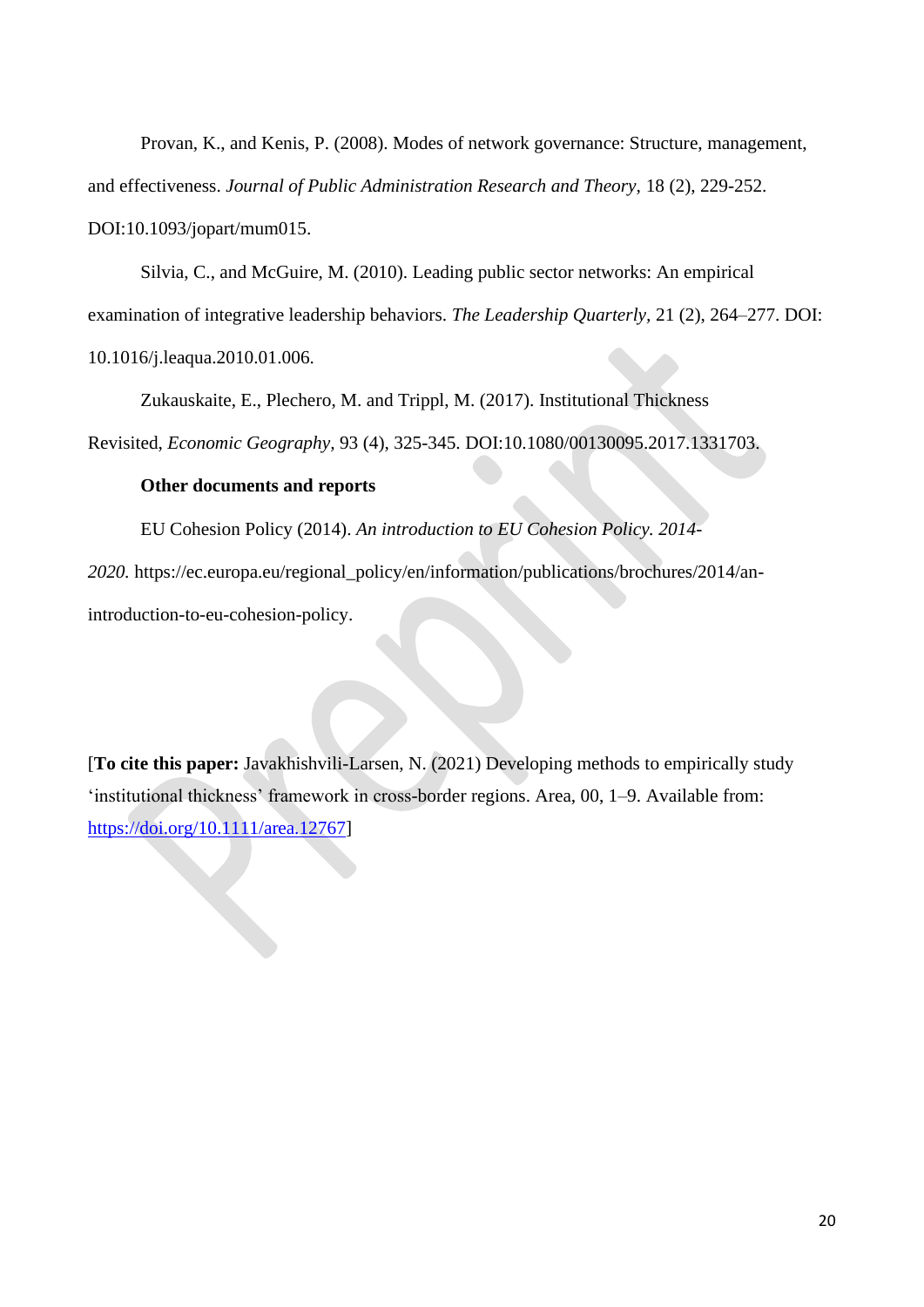## **Appendix.**

#### **The author's suggestions of how to operationalize an empirical model of CBIT**

This section is supplementary material aiming to provide some ideas of how to implement the CBIT model in practice. It intends to clarify the data gathering process and methods, identification of variables and putting all together. This section provides only the collection of the author's suggestions and guidelines, based on her empirical tests conducted in the Dutch-German region (Javakhishvili-Larsen et al., 2018), and replicated on the Danish-German region (not published yet). It is vital to stress that the practical elements of operationalization of this model are depended on the research question and the focus of a study, therefore, the author strongly advises employing a critical approach in choosing variables and data collection methods to make sure that the CBIT results meet the concrete research needs.

#### **Data collection and preparation method**

There are different methods to gather inter-organisational network data for the CBIT empirical research. After clarification of the research question, firstly, there is a necessary step to identify potential actors in the cross-border region. The potential actors are the institutions/organisations that might play a role in the cross-border regional development goal or policy target. (e.g., Figure 12.1 in Javakhishvili-Larsen et al., 2018, p. 298). Secondly, it is vital to identify the *edges* of interaction, whether the CB interaction is in the form of a collaborative project or initiative action or other. The data can be collected from the official sources of formal interactions (from organisations or project databases). The gathered data of the potential actors and their collaborative projects can be organized in the network matrix (Table A1).

Table A1 shows an example of collaboration of the institutions: A, B, C, and D. The numbers in the table represent the number of *edges* (projects or initiatives) that involve several actors, for example, AB=BA=2, where the A and B institutions are collaborating in 2 different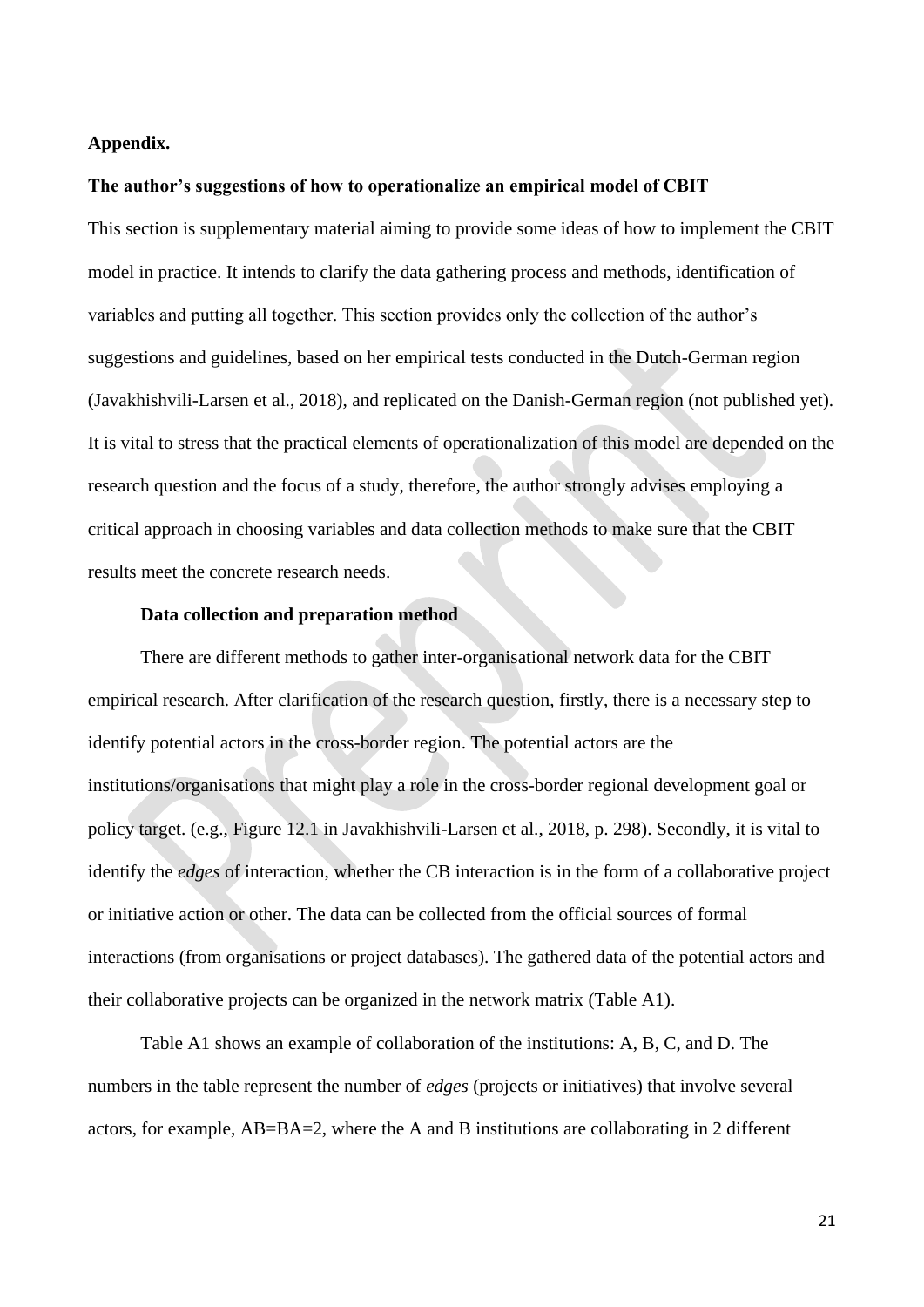projects/initiatives while, AC=CA=1, while CB=BC =1, then we can see that A, C and B institutions collaborate in 1 joined project.

| Table A1. Unweighted institutional interaction matrix (Adjacent Matrix) |  |  |  |  |  |
|-------------------------------------------------------------------------|--|--|--|--|--|
| <i>Institution's name:</i>                                              |  |  |  |  |  |
|                                                                         |  |  |  |  |  |
|                                                                         |  |  |  |  |  |
|                                                                         |  |  |  |  |  |
|                                                                         |  |  |  |  |  |

*Source: Author's elaboration*

According to the table, the ABC is one network with multilateral interaction, while AB and BD are other sub-networks only with one bilateral interaction.

In the CBIT model, the information of the interaction matrix (Adjacent Matrix) will only address the first two CBIT components, "*1. A strong local institutional presence"* and some parts of "*2. Interaction between the institutions – direct and indirect"* (Section 3.5, Table 1). To study the rest of the CBIT components, it is necessary to collect more in-depth data, either by surveys, official records or by interviews. The type of variables is depended on the main research problem or study. Table A2 is a network attribute table that shows some of the examples of variables that could include in the qualitative and quantitative data collection process.

| Table A2. Network attributes per institution |                             |                                                              |  |  |  |
|----------------------------------------------|-----------------------------|--------------------------------------------------------------|--|--|--|
| Groups:                                      | <b>Variables:</b>           | <b>Explanation:</b>                                          |  |  |  |
| Institution type:                            | Name*                       | The name of organisation. In the large CBIT, it is easier to |  |  |  |
|                                              |                             | codify all entries                                           |  |  |  |
|                                              | Size                        | Either number of employees, or the size                      |  |  |  |
|                                              |                             | of funding (depending on the research focus)                 |  |  |  |
|                                              | Ownership                   | Whether the organisation is public or private                |  |  |  |
|                                              | Working/Responsibility area | What is the organisation's main activity (e.g., education,   |  |  |  |
|                                              |                             | construction, etc.)                                          |  |  |  |
|                                              | Location                    | Where is organisation located, city or region (depending     |  |  |  |
|                                              |                             | on the research focus)                                       |  |  |  |
|                                              | Governance level            | Whether the organisation is local, regional, national,       |  |  |  |
|                                              |                             | multination/supranational                                    |  |  |  |
|                                              | etc                         | Could be added or modified depending on the research         |  |  |  |
|                                              |                             | focus.                                                       |  |  |  |
| Interaction type:                            | Project/action/initiative*  | The name of interaction, project, or action, (depending on   |  |  |  |
|                                              |                             | the research focus)                                          |  |  |  |